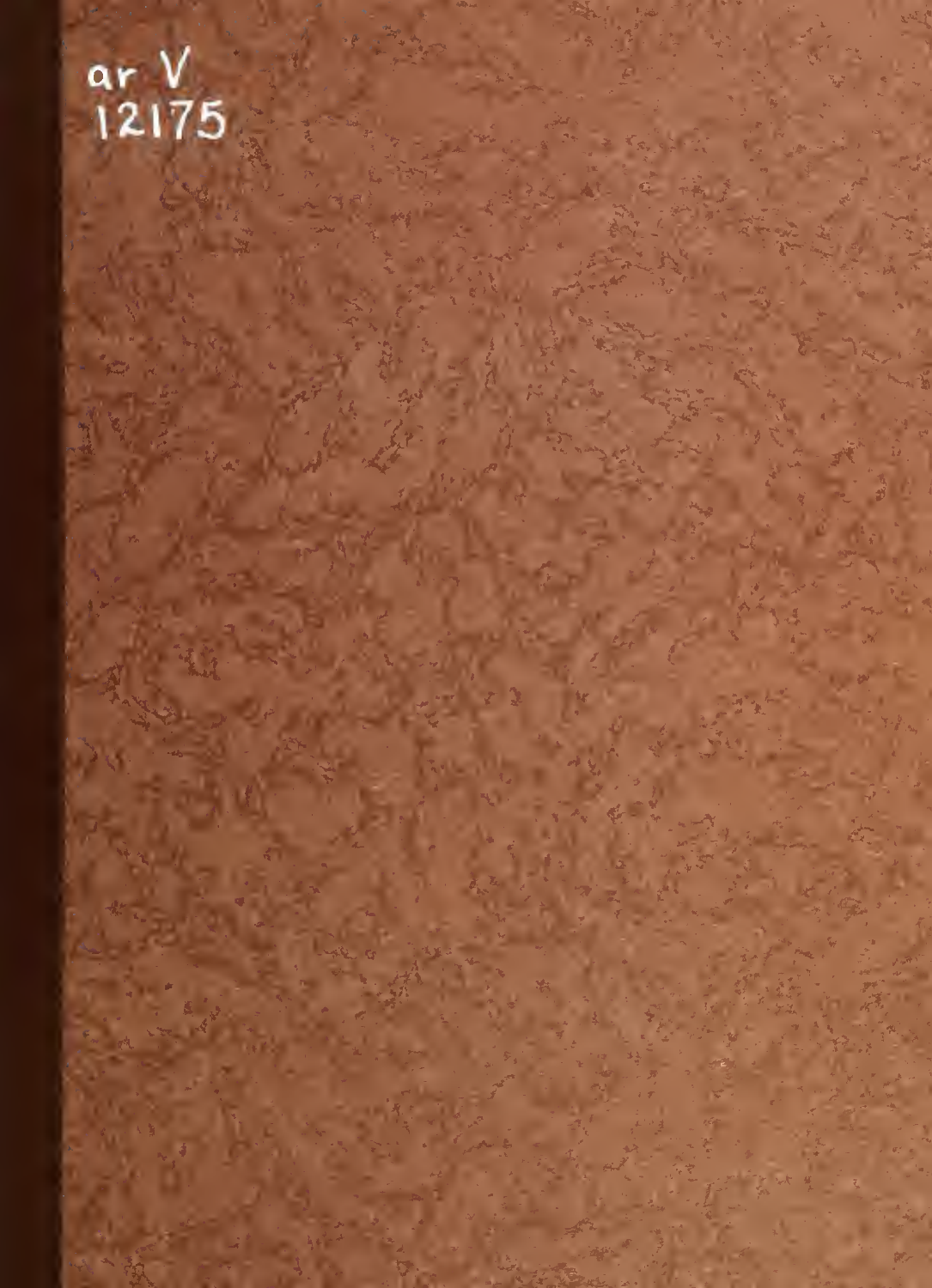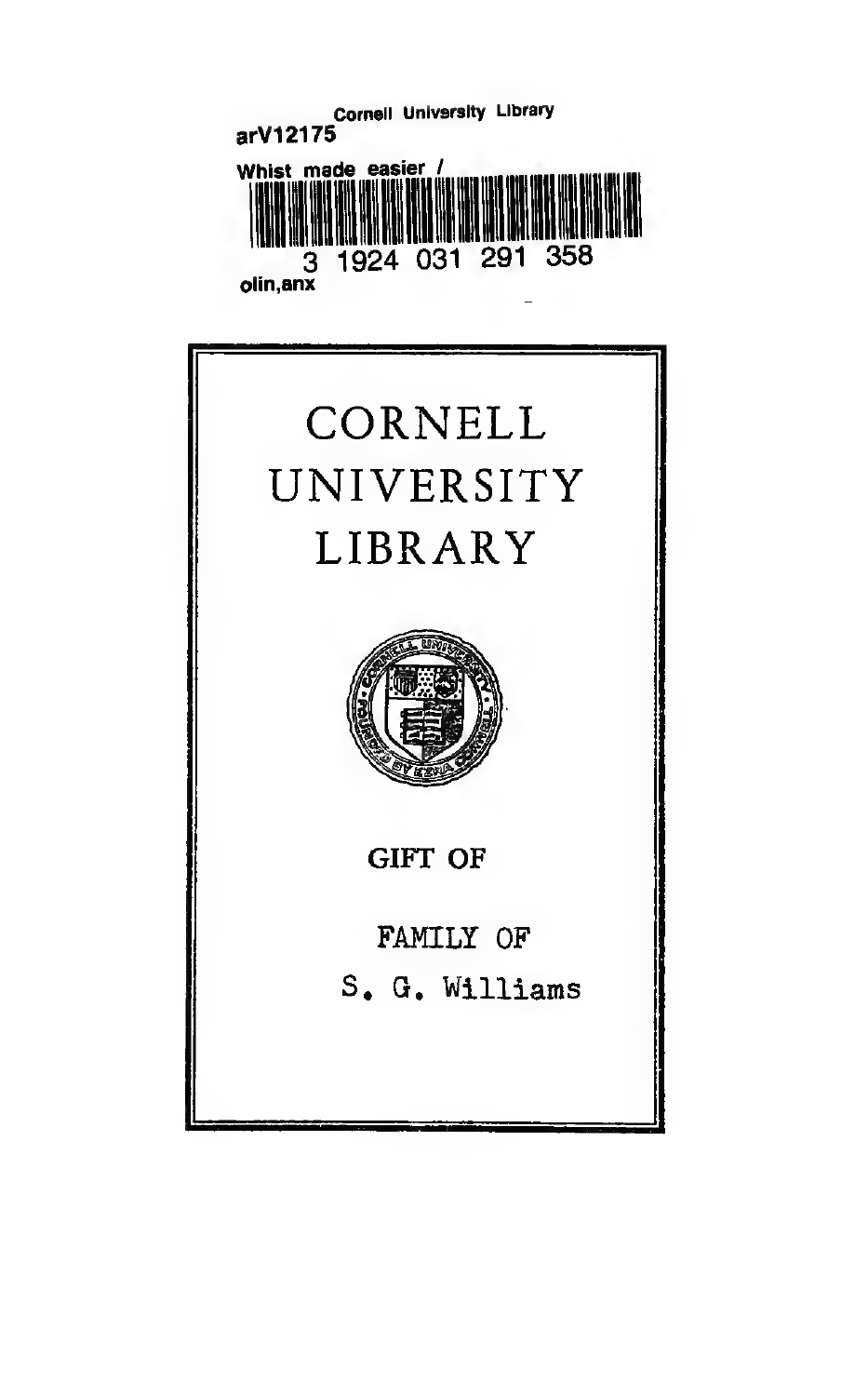

# WHIST MADE EASIER RISHEL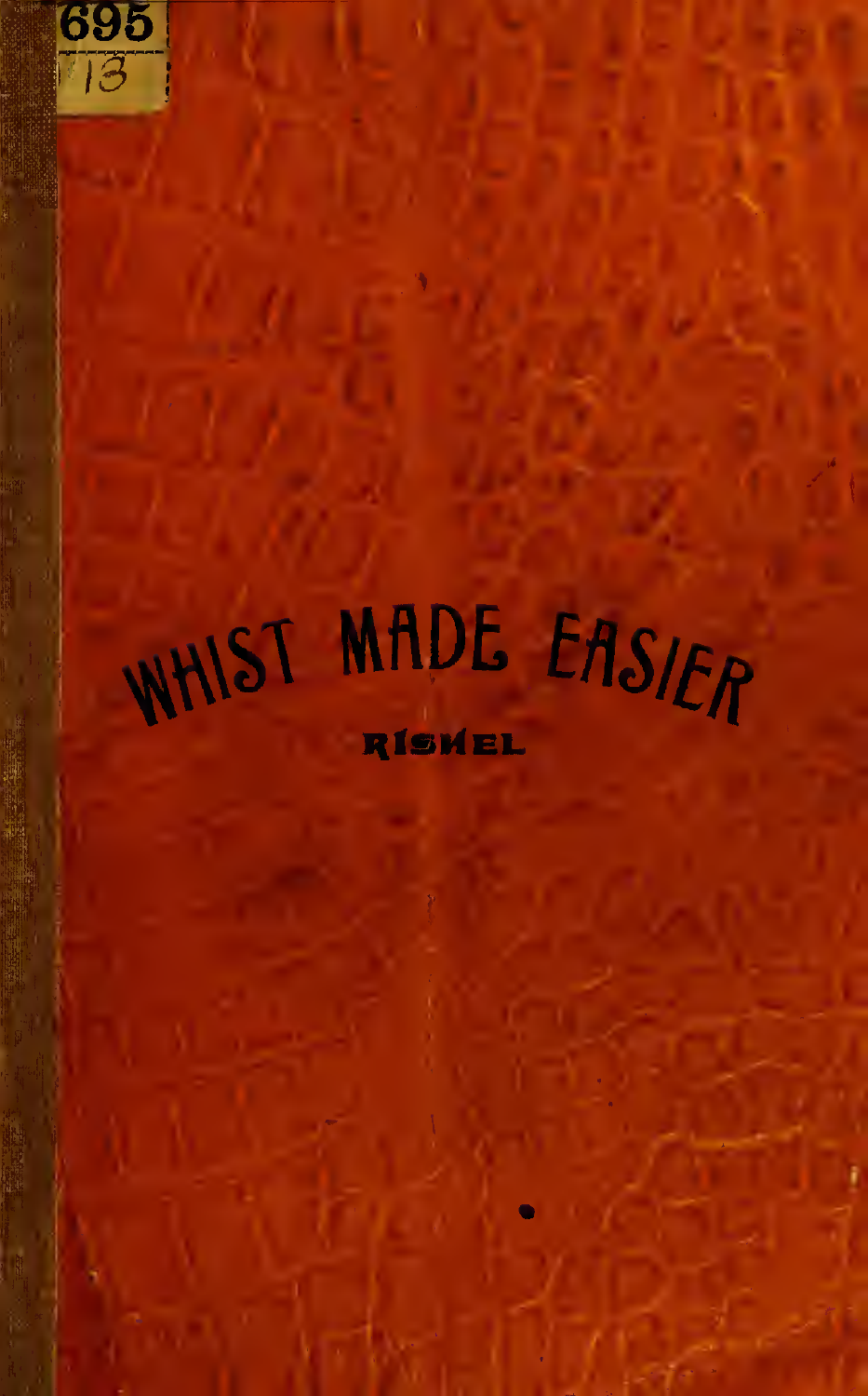Cornell University Library THE GIFT OF<br>y of S. G. Williams Framil  $6|7|00$  $3<sup>o</sup>$  $5<sup>2</sup>$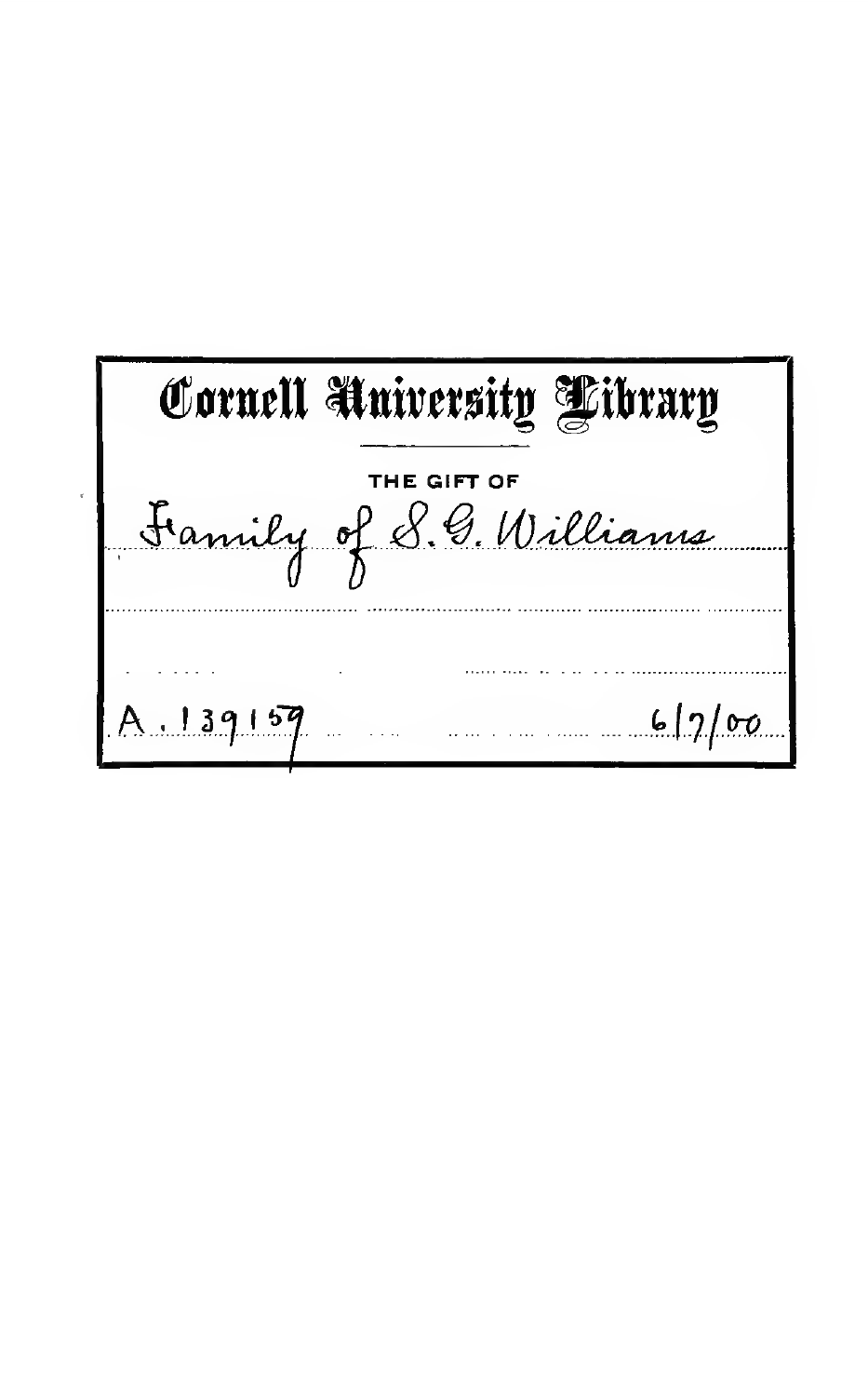S.G. Milliaus.

# WHIST MADE EASIER

### BY GEO. P. RISHEL

PRICE, 35 CENTS

COPYRIGHT, 1895. BY GEO. P. RISHEL

H<sub>2</sub>RNELLSVILLE, N.Y.: 1895.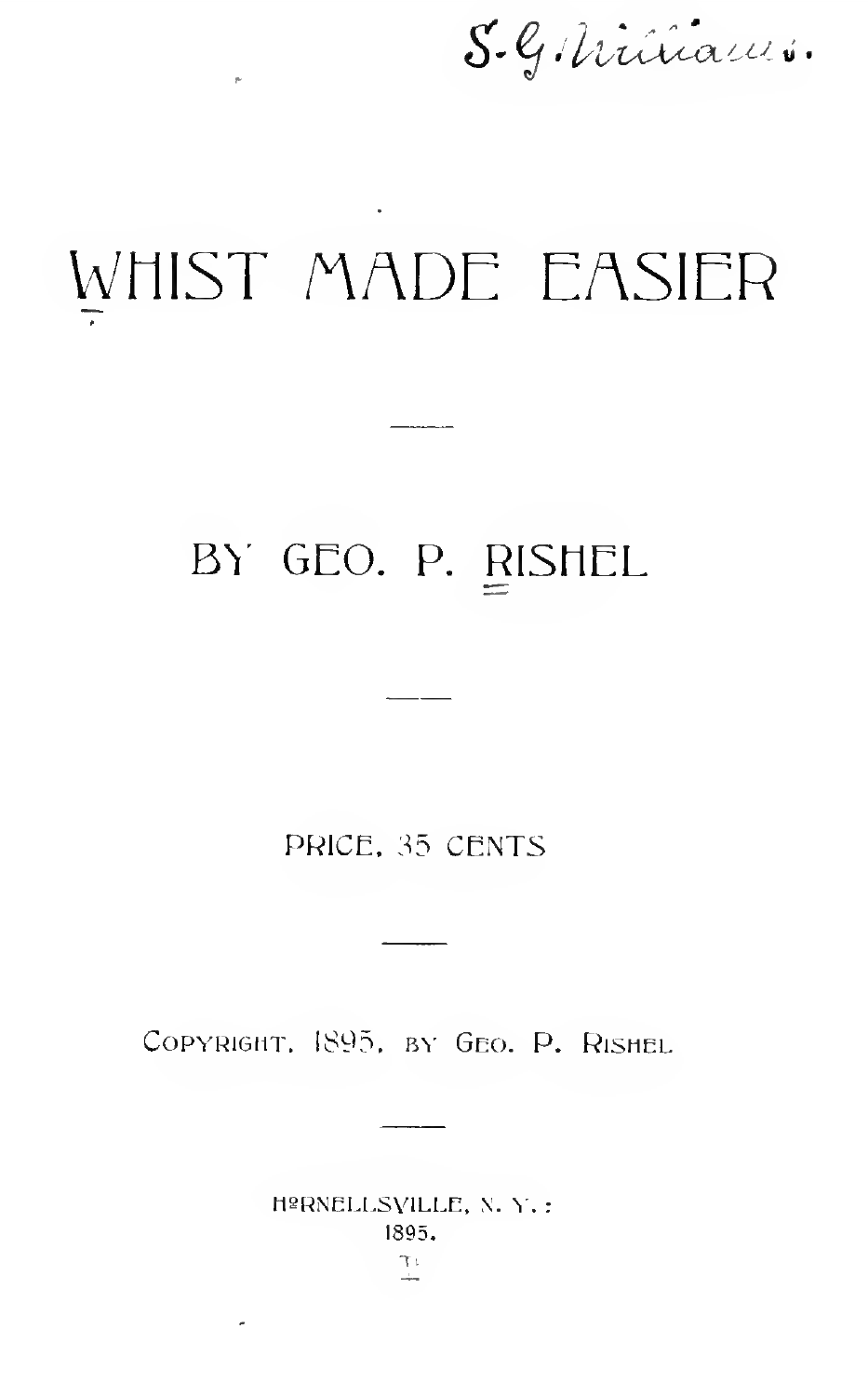$arV$ <br> $12175$ 

### $A.139159$

THE TIMES ASSOCIATION. PRINTERS A BINDERS. HORNELLSVILLE, N. Y.

w

 $\bullet$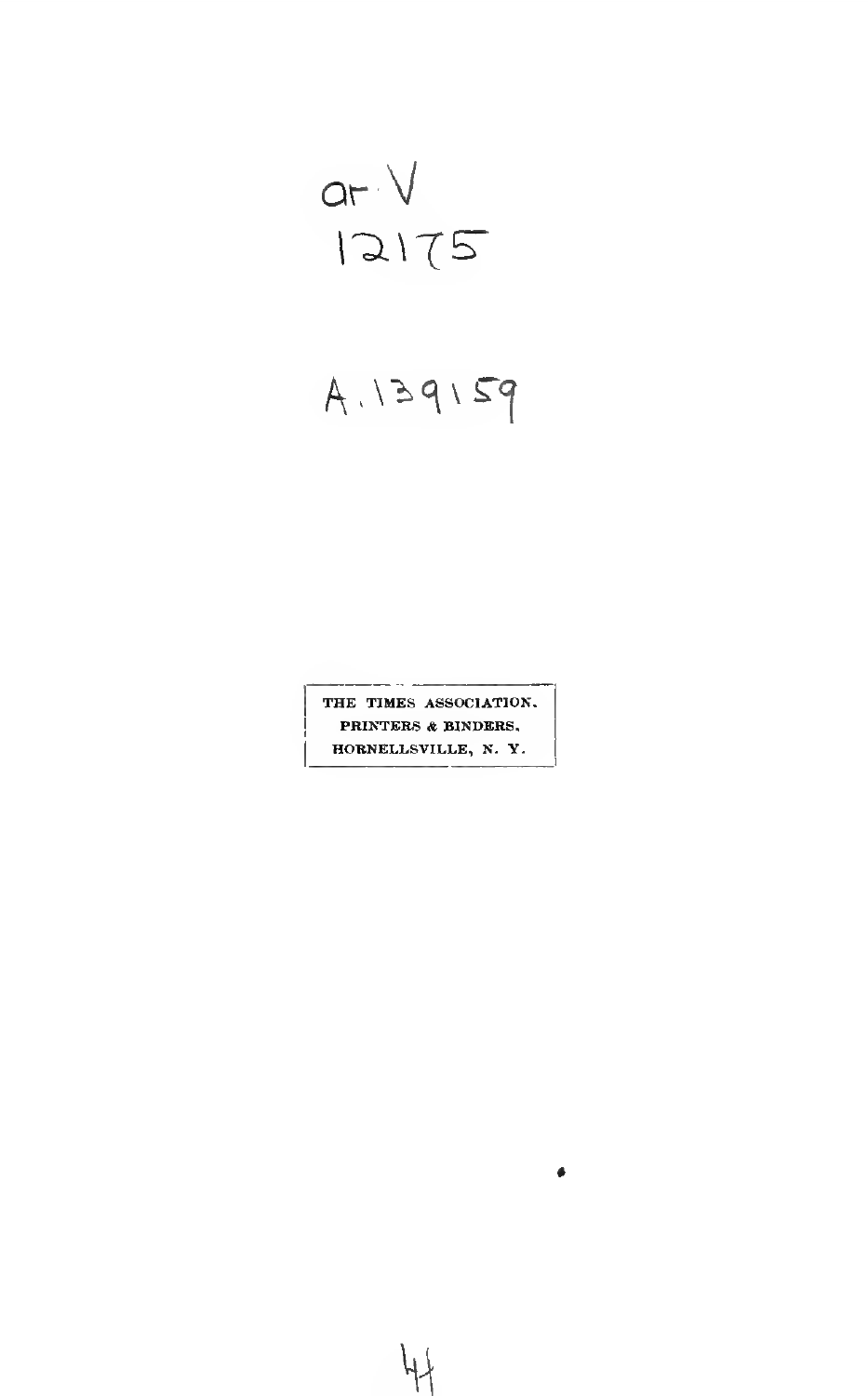### INTRODUCTION.  $\overline{\phantom{a}}$

The following pages contain nothing but what is in harmony with the best and latest authorities, to whom the writer is indebted for every principle involved, and in a few instances for the exact language employed.

It is claimed that the title "Whist Made Easier" is fully justified by the results obtained, and that the method of treatment is comprehensive, simple and complete.

The advanced student, who may desire to examine the exhaustive tables and illustrations upon which this treatise is based, is referred to " Modern Scientific Whist," by Hamilton, and the latest edition of "Cavendish."

G. P. R.

January 1, 1895.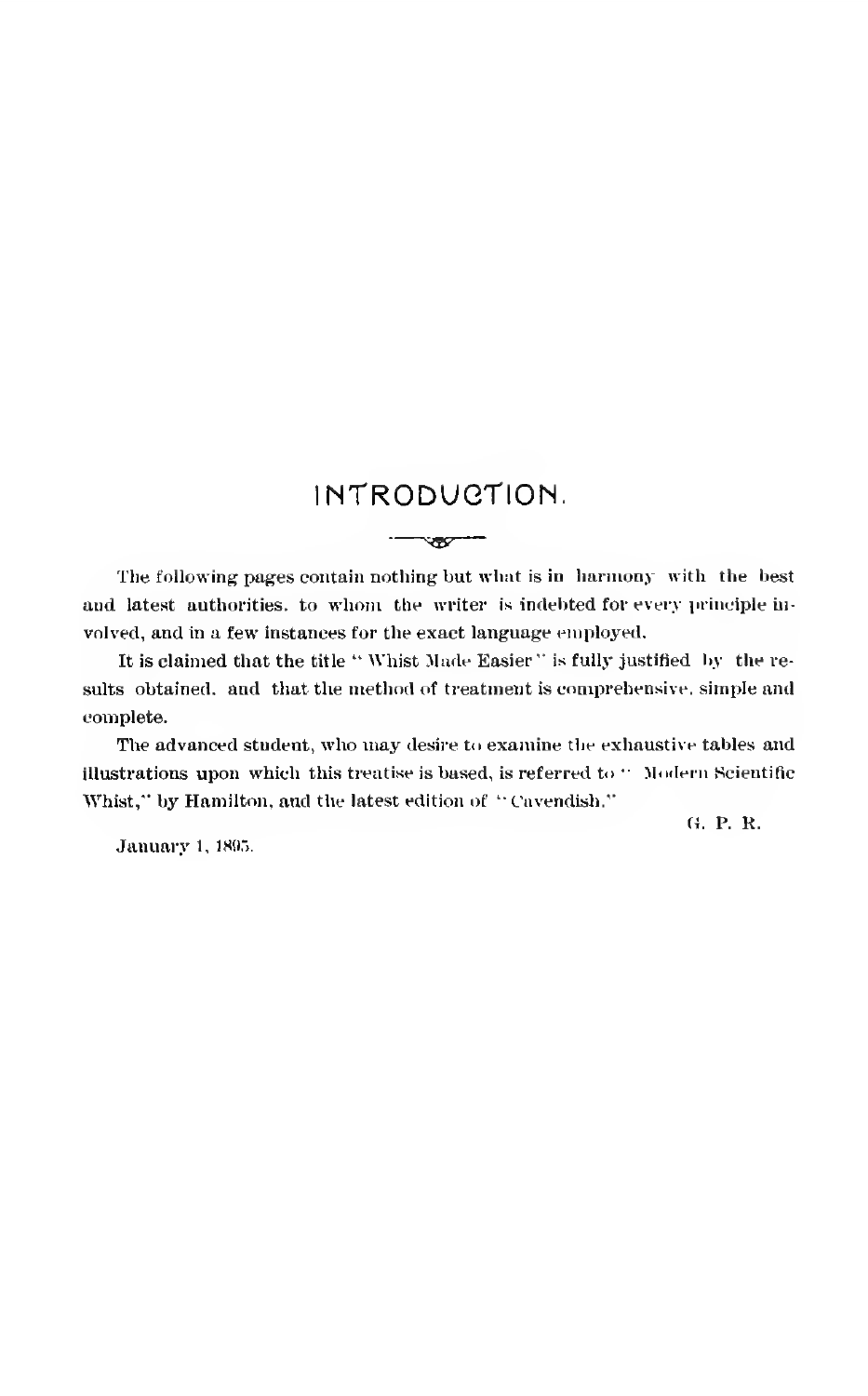

Cornell University Library

The original of this book is in the Cornell University Library.

There are no known copyright restrictions in the United States on the use of the text.

http://www.archive.org/details/cu31924031291358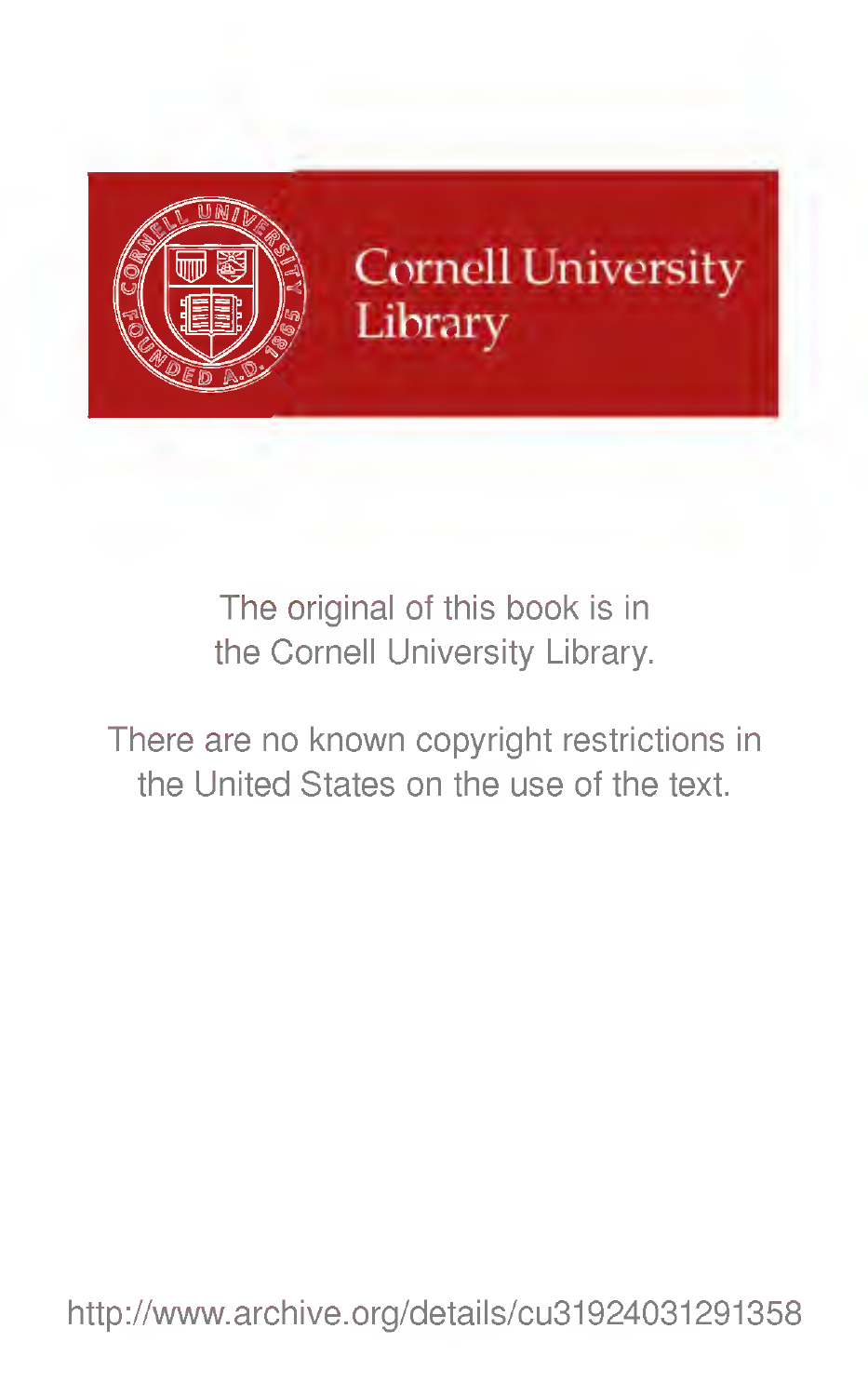### THE MODERN GOMBINRTION OR SeiENTlFIG GAME OF WHIST,

Which represents the latest thought of the best players, has been developed by careful analysis and practice into a system which makes it possible to treat two liands as one.

The first and second leads constitute the "opening" of the game, but the first card led often determines the play of the entire hand. If "Whist is  $\mu$ language—and every play an intelligible sentence." an occasional trick won by false play can not compensate for the inevitable distrust of your partner and consequent abandonment of systematic methods. Absolute truthfulness is at all times an important factor in scientific Whist, but doubly so in the first and second rounds of your own and your partner's suit.

When your partner's hand is weak, so very weak that the entire defense rests with you,  $false$  play may occasionally be justified; but this discovery is seldom made until several rounds have been played, when the play is often useless and sometimes worse.

American leads are based upon mathamatical calculations of the law of chances. In no instance is the chance of winning tricks diminished, but on the other hand, the game is very much strengthened by the system which gives third hand early information in regard to :

First, The nature of the combination led from;

Second, The number of cards in the suit.

 $Original \ leads$  from plain suits differ from the trump lead—because winning cards of the former are liable to be trumped the second or third round; when both adversaries' trumps are exhausted, this danger no longer exists, and plain suits should then be led the same as trumps, especially if the leader has a card of re-entry, or one or more of the remaining trumps.

When a lower card than ten is led, it is a fourth best, and by subtracting the number of spots upon any fourth best from eleven you can quickly de termine the number of cards against it.

Much confusion may be avoided by remembering that there are exactly ten exceptions to the general rule of leading the original fourth best, and having learned that there are just

2 Ace leads,

- 2 King leads,
- 3 Queen leads,
- <sup>2</sup> Knave leads,
- <sup>1</sup> Ten lead,

the student finds but little difficulty in remembering what they are.

The *first column* in the following arrangement, when read by itself, numbers and briefly describes the ten original leads referred to, and the second column., when read in conjunction with it, gives the precise cards and conditions controlling second lead, as shown in third column.  $\ldots$ 

j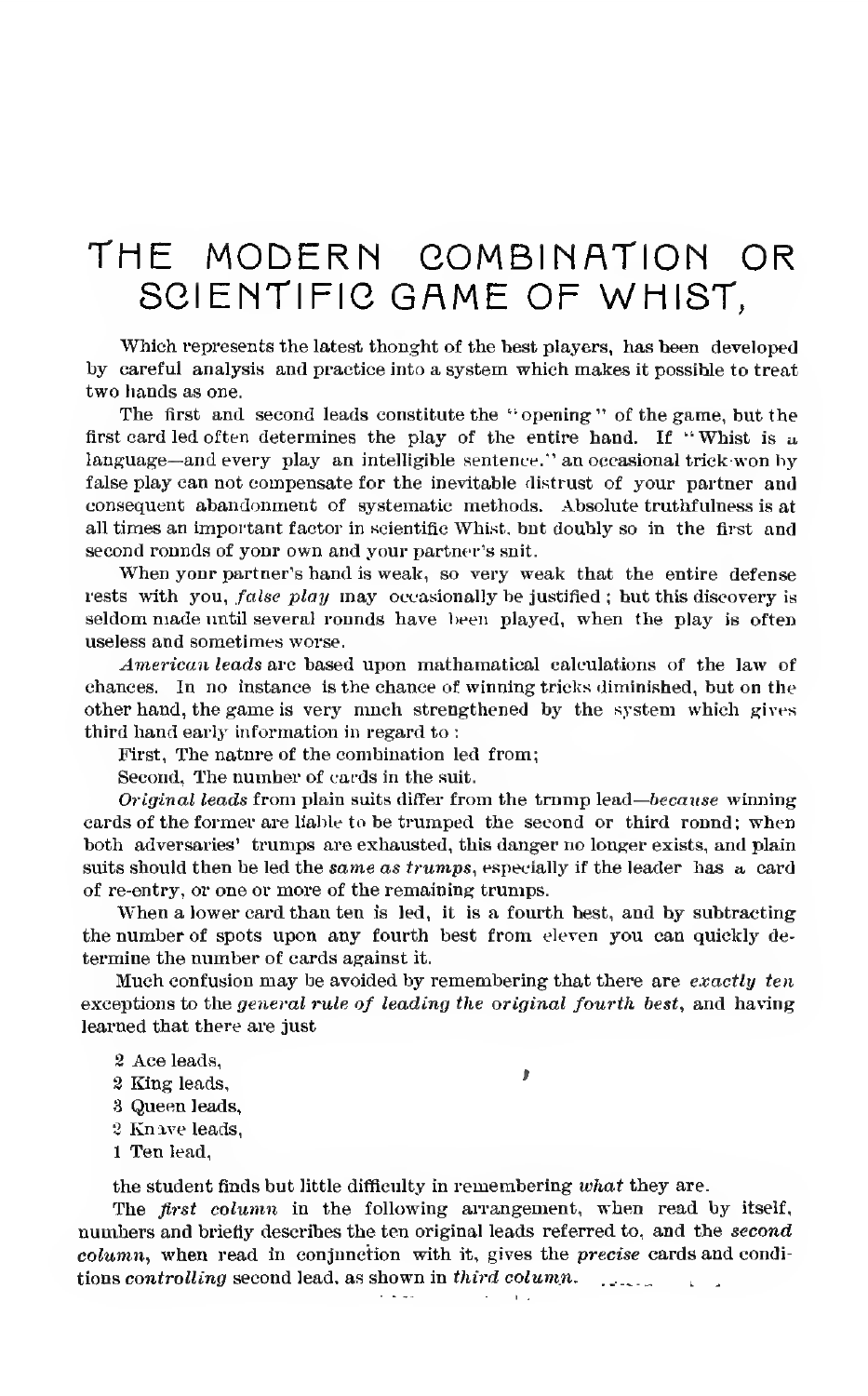### FIRST HAND.

 $\sim$ 

 $\longrightarrow \sum_{i=1}^n \sum_{j=1}^n \sum_{j=1}^n \sum_{j=1}^n \sum_{j=1}^n \sum_{j=1}^n \sum_{j=1}^n \sum_{j=1}^n \sum_{j=1}^n \sum_{j=1}^n \sum_{j=1}^n \sum_{j=1}^n \sum_{j=1}^n \sum_{j=1}^n \sum_{j=1}^n \sum_{j=1}^n \sum_{j=1}^n \sum_{j=1}^n \sum_{j=1}^n \sum_{j=1}^n \sum_{j=1}^n \sum_{j=1}^n \sum_{j=1}^n \sum_{j=1}^n \sum$ 

With the following. TEN exceptions, lead originally the fourth best of a long suit.

| ORIGINAL LEAD.                                                             | CARDS, ETC.,<br>CONTROLLING<br><b>SECOND LEAD.</b> | SECOND LEAD.                                           |  |
|----------------------------------------------------------------------------|----------------------------------------------------|--------------------------------------------------------|--|
| $\rm{ACE}, from—$                                                          |                                                    |                                                        |  |
| 1—Ace, four or more,<br>with<br>or without King,<br>but not including both |                                                    |                                                        |  |
| King and Queen.<br>2-Ace, Queen, Knave<br>one other,                       |                                                    |                                                        |  |
| $two$ or more<br>KING, from-                                               |                                                    |                                                        |  |
| 1—Ace, King                                                                |                                                    | Queen, Knave      Knave                                |  |
| and two others                                                             | $\delta$ small ones                                | $\{Queen, small one   \dots \dots \dots \dots Queen\}$ |  |
| 2-King, Queen,<br>and                                                      |                                                    |                                                        |  |
| $two$ others                                                               |                                                    |                                                        |  |
| QUEEN, from-                                                               |                                                    |                                                        |  |
| 1-Ace, King, Queen,                                                        |                                                    |                                                        |  |
|                                                                            |                                                    |                                                        |  |
|                                                                            |                                                    |                                                        |  |
| lower than Knave.                                                          |                                                    |                                                        |  |
| $2$ -King, Queen,                                                          |                                                    |                                                        |  |
| three or more<br>lower than Knave.                                         |                                                    |                                                        |  |
| 3-Queen, Knave, Ten,                                                       |                                                    |                                                        |  |
| one other, $\ldots$ , $\ldots$ , $\ldots$                                  |                                                    | lower than Nine   Knave                                |  |
| $two or more \dots$                                                        |                                                    |                                                        |  |
| KNAVE, from—                                                               |                                                    |                                                        |  |
| 1-Ace, King, Queen, Knave                                                  |                                                    |                                                        |  |
|                                                                            |                                                    |                                                        |  |
| three or more                                                              |                                                    |                                                        |  |
| 2-King, Queen, Knave,                                                      |                                                    |                                                        |  |
|                                                                            |                                                    |                                                        |  |
| TEN, from—                                                                 |                                                    |                                                        |  |
| 1-King, Knave, Ten,                                                        |                                                    |                                                        |  |
|                                                                            |                                                    |                                                        |  |
| two or more                                                                |                                                    |                                                        |  |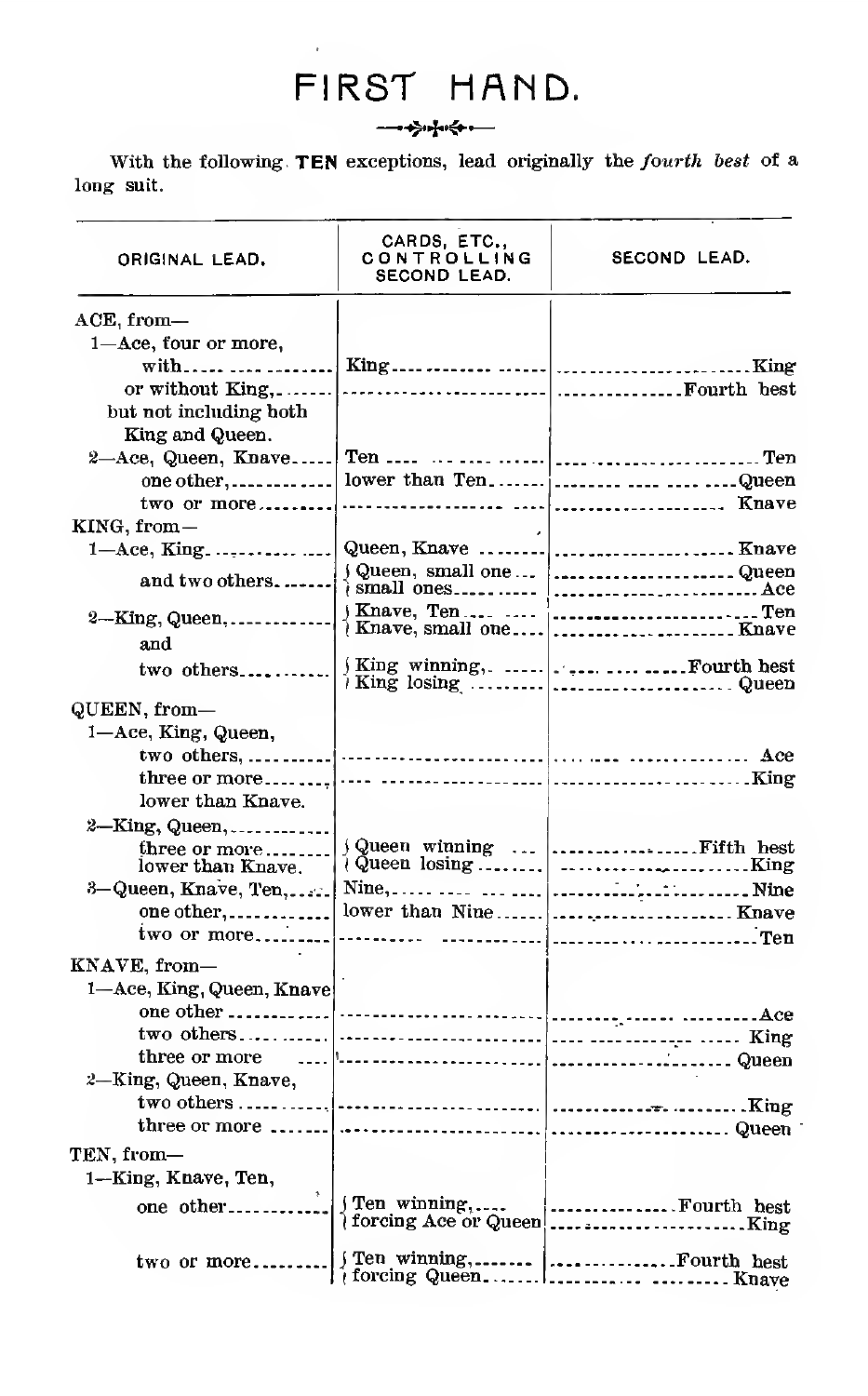### SYNOPSIS OF ORIGINAL LEADS FROM LONG SUITS.

With the exception of

ACE <sup>f</sup>rom—

Ace, Queen, Knave and one small one, Ace is never led except from a suit df five or more.

King is never led except from a suit of exactly four cards.

With the exception of

QUEEN from—

Queen, Knave, Ten and one small one, Queen is never led except from a suit of five or more.

Knave is never led except from a suit of five or more.

The lead of Ten signifies nothing as to the number of cards in the suit.

Nine is never led except from a suit of exactly four cards.

There are but two Nine leads—

NINE from—

Ace, Queen, Ten, Nine.

Ace, Knave, Ten, Nine.<br>FORGED LEADS FROM SHORT SUITS.

With the following **FOUR** exceptions, lead originally (when forced to open a numerically weak suit), the HIGHEST, but choose, if possible, one in which you hold a sequence, as Queen, Knave and one other ; Knave, Ten, etc.

| ORIGINAL LEAD.                                                           | CARDS, ETC.,<br>CONTROLLING<br>SECOND LEAD. | SECOND LEAD. |
|--------------------------------------------------------------------------|---------------------------------------------|--------------|
| KING from-<br>1-Ace, King one other<br>LOWEST from-<br>1-Ace, two others |                                             |              |
| lower than King.<br>but not including both                               |                                             |              |
| 2-King, two others<br>.3—Queen, two others<br>lower than Knave.          |                                             | King         |

Unless you can open a suit from such strength as Ace, King, one other; Ace. Queen, Knave; King, Queen, one other; Queen, Knave, one other, select if possible one that will give partner early information of your weakness. The long suit combinations from which Queen, Knaye, Ten and Nine are led, usually enables a good partner to judge from his own hand and the fall of the cardseven in the first round, whether such leads are from strength or weakness, and, if from the latter, to infer exactly four trumps and three of each of the other suits. To lead originally from a suit of two cards not in sequence is only a little better than to lead a singleton; the chances are of course two to one that you are opening the adversary's suit, and when the lead is from such suits as Ace and a small one, or King and a small one, your partner has the additional disadvantage of being unable to discover your weakness until it is too late.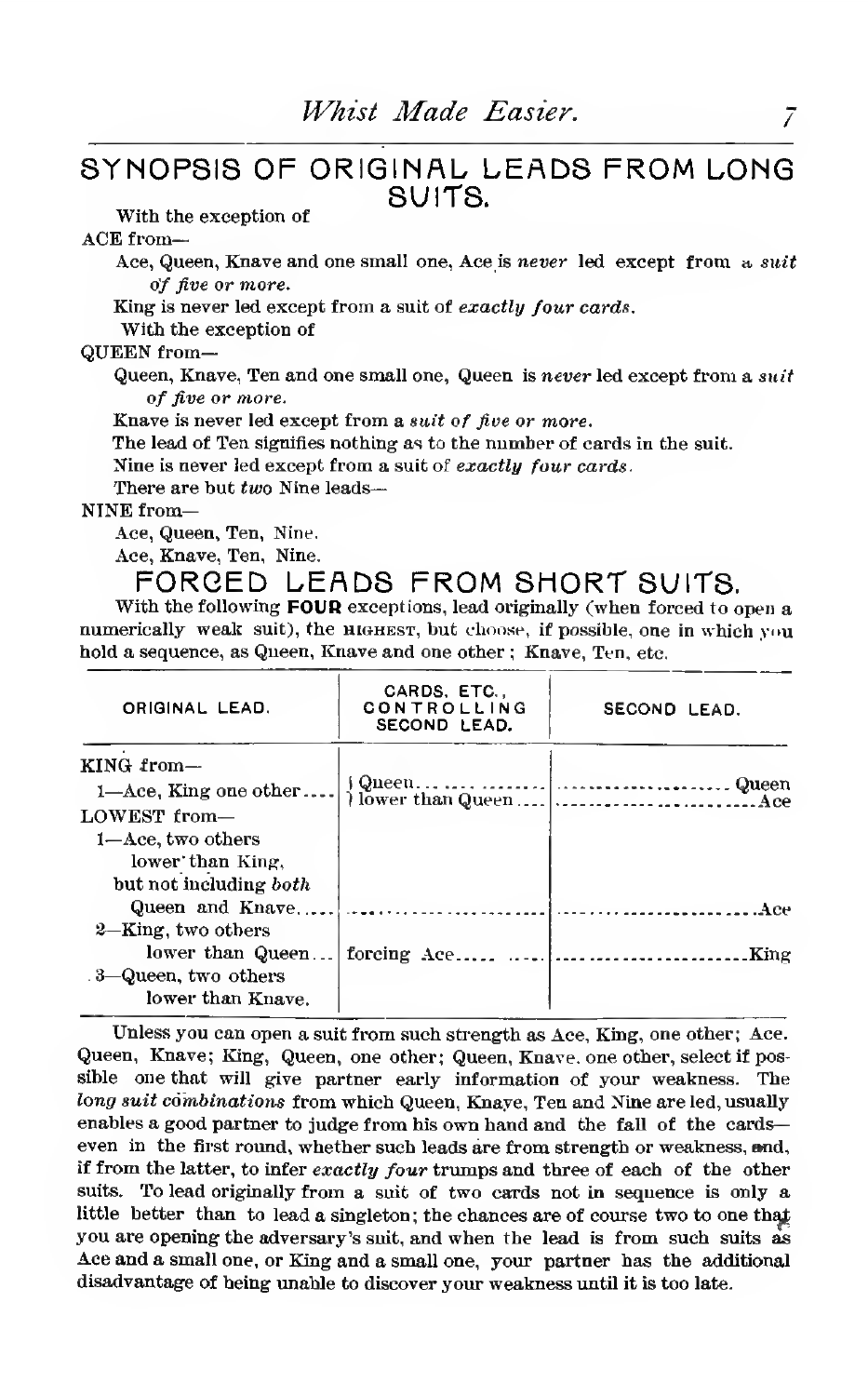### SECOND HAND.  $\rightarrow$   $\leftrightarrow$  where  $\leftarrow$

With the following exceptions, unless you wish to signal for trumps, play originally your lowest card

PLAY—

1 Highest of a "fourchette.''

- 2 Lowest op any head sequence of three that will cover.
- 3 Lowest of any head sequence of two that will cover, with one other, (except from Ace, King, one other.)
- 4 Lowest of any intermediate sequence that will cover (except Knave, Ten; or Ten, Nine, sequence.)
- 5 Eight—whenever it is third best, except from King, Queen, Eight, (if Seven is led.) See 14.

6 Any second best of a three suit that will cover, if Eight is led, fexcept from Ace, King, and one other.)

### ACE <sup>f</sup>rom—

<sup>7</sup>—Ace and six or more.

8-Ace and others-if King, Queen or Knave is led.

KING from—

9-Ace, King, two or more lower than Queen.

10~King and one or two others—if Queen is led.

11—King and one other—if Eight or Nine is led.

QUEEN from—

12—Ace, Queen and three or more—if weak in trumps.

<sup>13</sup>—Ace, Queen, Ten and one or more.

<sup>14</sup>—King, Queen and one or more.

15—Queen, Ten or more—if Knave is led.

16—Queen and one or two others—if Knave is led.

17—Queen and one other—if Ten or Nine is led.

KNAVE <sup>f</sup>rom—

18—Knave and one or two others—if Nine is led.

### TEN from—

<sup>19</sup>—Ace, Queen, Ten only.

20—Ten and one small one—if Eight or Nine is led.

The rules governing the play second hand, in the first round, are as definite as those pertaining to original leads, but with this distinctive difference, that the card led usually conveys information which must be taken into account. It should be remembered that all general rules such as "second hand low." "lowest of an intermediate sequence," etc., must give way to the more precise instructions relative to certain specified leads. Given, for instance, the play of King from King and a small one, to an original lead of Nine, which, if from strength  $must$ be from either Ace, Queen, Ten, Nine, or Ace, Knave, Ten, Nine; the play of King saves a trick.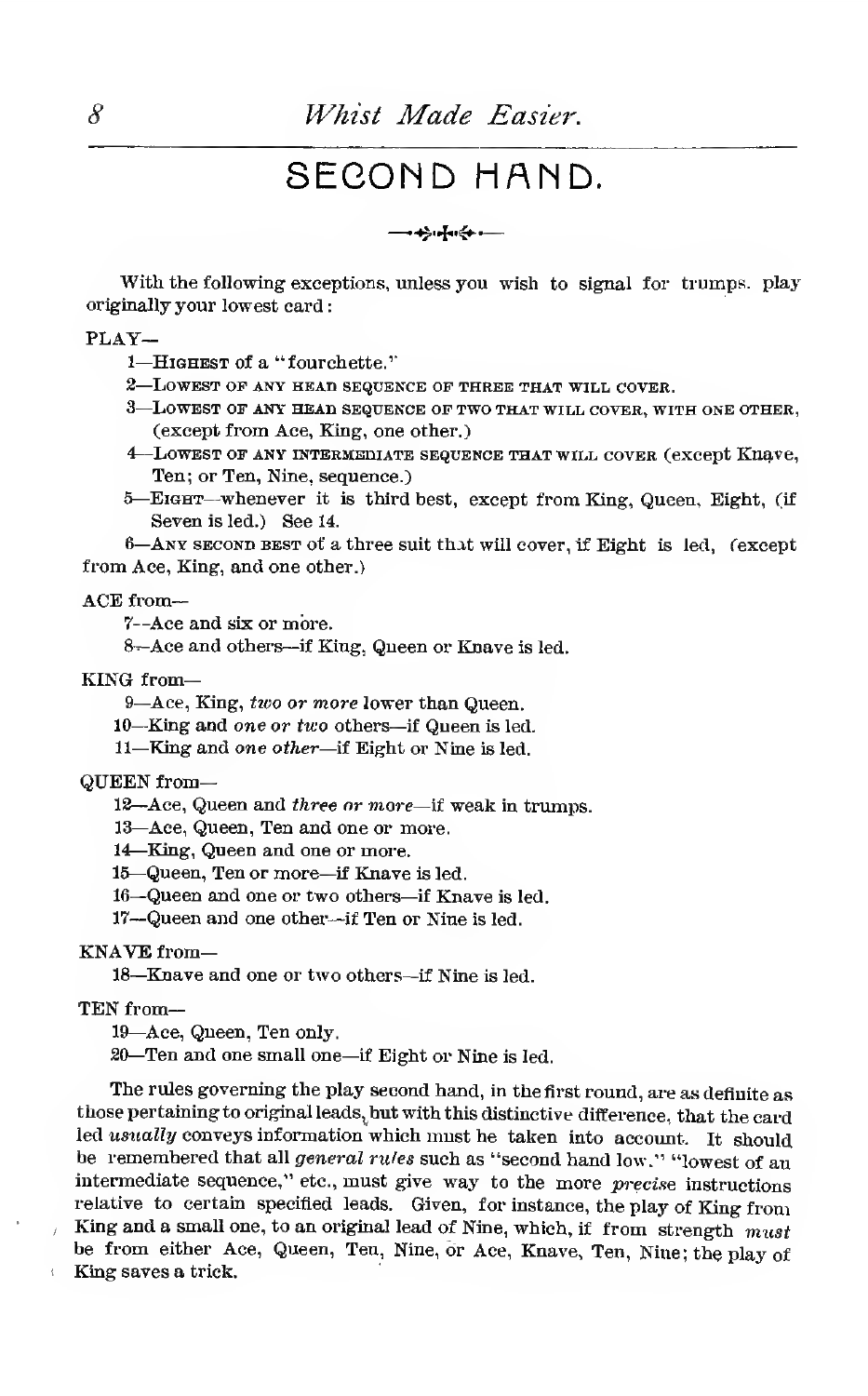### THIRD HAND.

**◆◆☆☆☆**←

With the following exceptions play your highest card :

| FIRST ROUND.                                                                                                                      | <b>SECOND ROUND.</b> |  |
|-----------------------------------------------------------------------------------------------------------------------------------|----------------------|--|
| QUEEN from-                                                                                                                       |                      |  |
|                                                                                                                                   |                      |  |
| THIRD BEST from—                                                                                                                  |                      |  |
| *2-Any four card suit-if Ace, Queen, Knave,                                                                                       |                      |  |
|                                                                                                                                   |                      |  |
| 3-LOWEST OF A HEAD SEQUENCE OR ANY INTERME-<br>DIATE SEQUENCE HEADED BY QUEEN.                                                    |                      |  |
| LOWEST from-                                                                                                                      |                      |  |
| <sup>†4</sup> - Any long suit headed by either Queen or Knave.<br>and containing two higher cards than Eight--if<br>Eight is led: |                      |  |
| three higher cards than Seven--if Seven is led:                                                                                   |                      |  |
| four higher cards than Six-if Six is led;                                                                                         |                      |  |
| 5--Ace, King and one or more-if Knave is led.                                                                                     |                      |  |

General rules are at all times subject to those of a specific character, and  $all$  rules to information acquired during the progress of the hand.

### UNBLOCKING.

Unblocking is simply a systematic method of getting rid of the command of your partner's long suit, and at the same time enables him to place and count the cards.

From  $\alpha$  suit of exactly four cards, third hand should play third best to partner's original lead of either Ace, Queen, Knave, Ten or Nine, and to second lead, second best.

In returning the suit, lead the highest ; a very important exception to the " general rule "' of returning the lowest of a long suit.

\*See "unblocking."

i'A careful analysis of the ten possible combinations from which Eight is led as a fourth best demonstrates the absurdity of covering; there being but one card against it, and that one, either the Ace or King.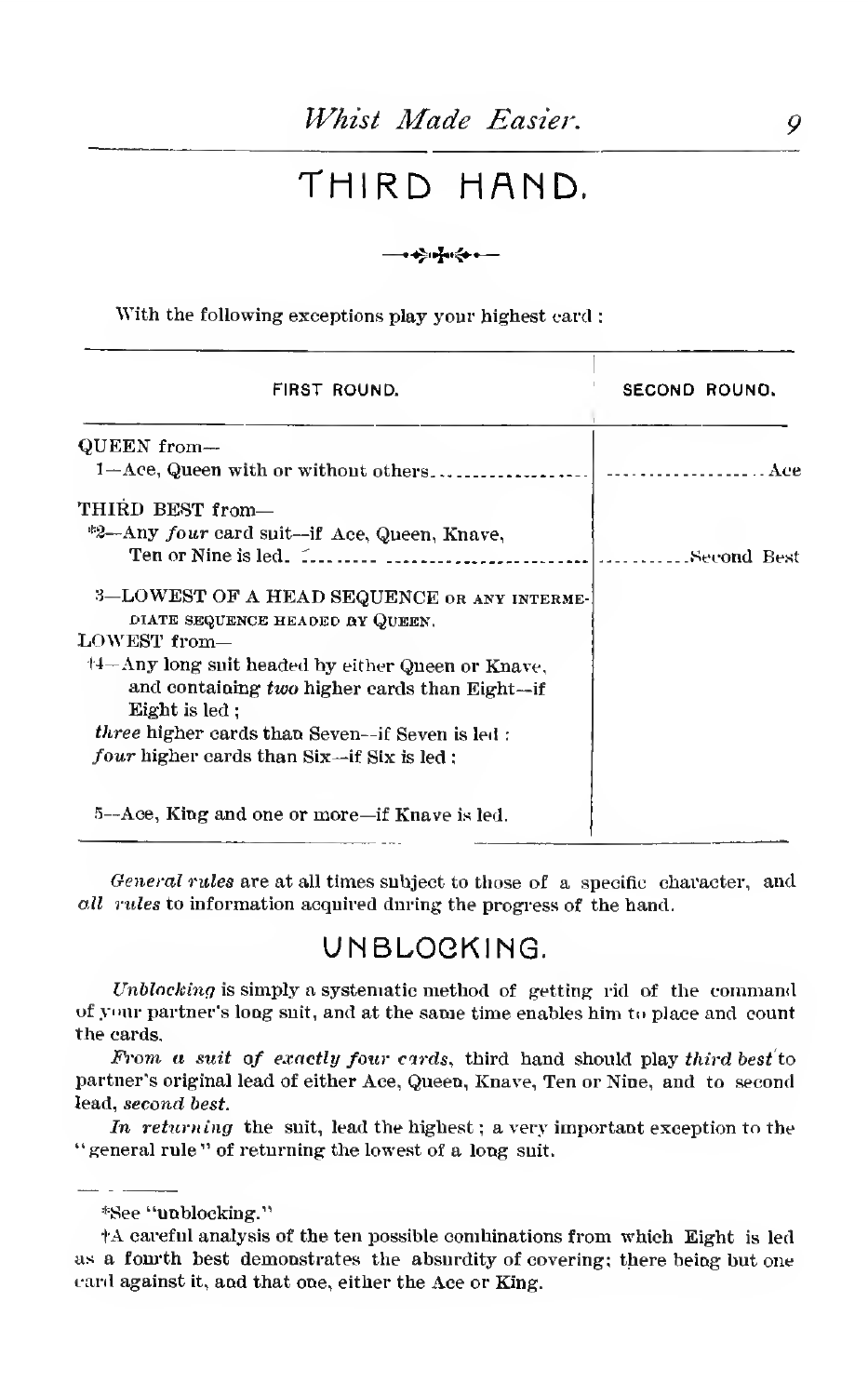### MANAGEMENT OF TRUMPS.

... >>>>

FIRST HAND.

When a trump is not turned, as in "Duplicate Whist," lead, with the follow ing FOUR exceptions, as in plain suits

FOURTH BEST from—

 $1-\text{Acc}$  and five others, or less, but not including both King and Queen, or both Queen and Knave.

2-King, Queen and four others or less,-lower than Ten.

### ACE from—

3—Ace, King with or without one other.

KNAVE from—

i—Knave, Ten, Nine one or more.

When a trump is turned, the following additional exceptions must be made, and you then lead

#### ACE from—

Ace. Knave, Ten, Nine or more—if Queen is turned up to the left.

#### QUEEN from—

Ace, Queen, Ten and others—if Knave is turned up to the right. Queen, Knave, Nine and others—if Ten is turned up to the right.

KNAVE from—

King, Knave and others—if Ten is turned up to the right. Knave, Ten, Eight and others—if Nine is turned up to the right.

### SEGOMD HAND,

With the following exceptions play as in plain suits :

#### TEN From—

Ace, Queen, Ten and one or more. Ace, Knave. Ten and one or more.

LOWEST from—

Ace, King and one or more, not including Queen. King, Queen and others.

### HIGHEST from-

King, one other. Queen, one other. Knave, one other.

In the second round of trumps you do not always play the master card.

### THIRD HAND.

Finesse more deeply in Trumps than in plain suits, but not in the FIRST ROUND TO YOUR PARTNER'S LEAD.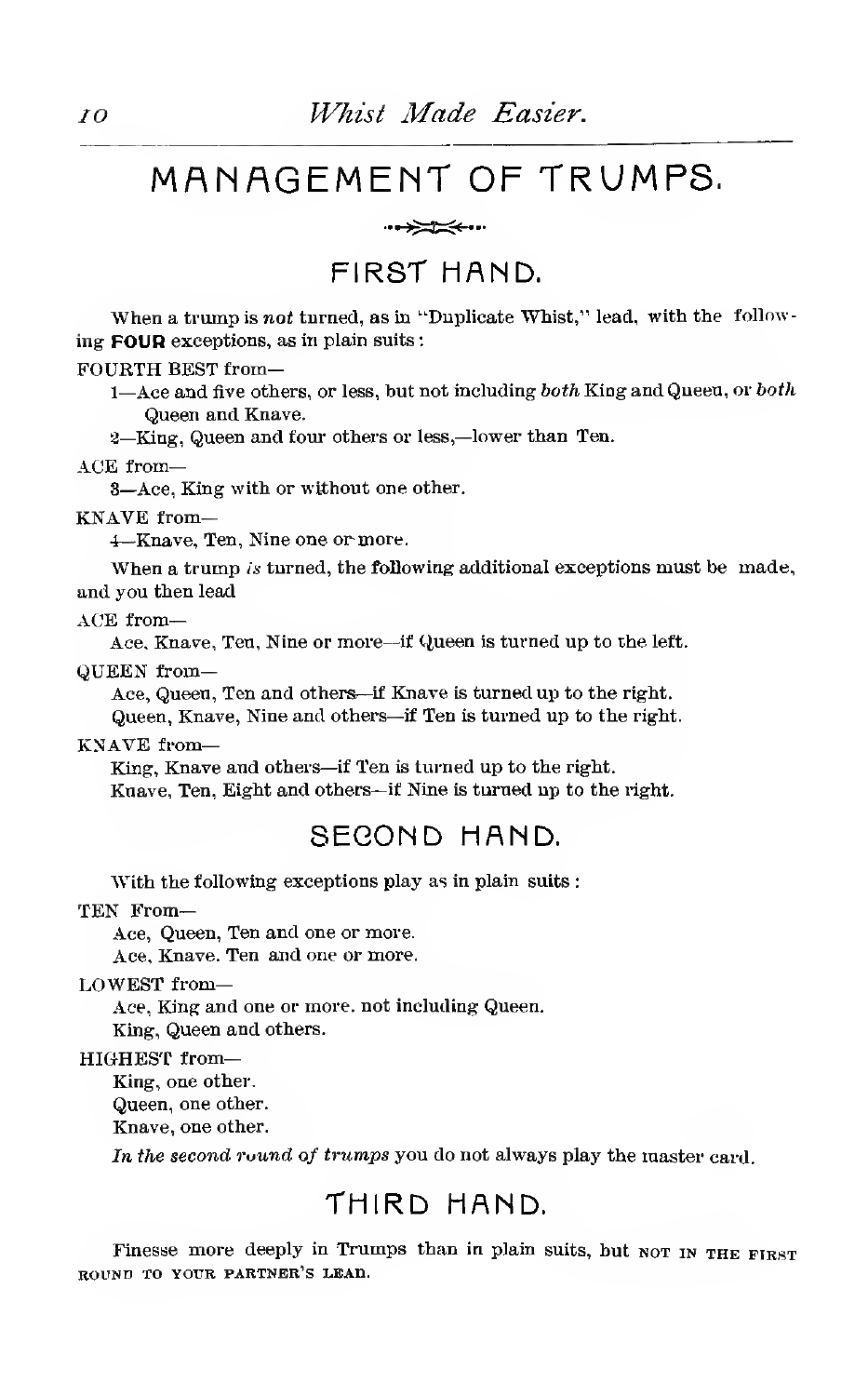### WHEN TO PLAY TRUMPS.

 $\cdots \geq \geq \geq \cdots$ 

Lead trumps when you have five or more. The original lead of trumps should have for its *chief object* the establishment of your own or partner's long suit, and is relatirely important in proportion to your strength in plain suits : it must therefore follow that with a weak suit hand, and only five small trumps, the advantage of a trump lead must depend upon your partner's strength; the chances are, however, that he holds at least one good suit, which your trumps may help to establish, and you thus avoid the positive disadvantage of opening a weak suit, and the unfortunate but inevitable inference of partner that you do not hold more than four trumps.

Lead trumps from four, including twn honors, when you have one good suit, and the other two are well protected^

Lead trumps from any number when you have great commanding strength in all the plain suits.

Lead trumps to stop a cross ruff.

Lead trumps when you can draw two-for one.<br>A late lead of trumps is usually made from less strength than would justify an original lead, but is based upon information derived from previous play, and unless obviously "forced," is entitled to the same consideration from your partner.

Signal for trumps when you hold five or more, including an honor, especially if you have a long suit to establish, or if from previous play you can infer strength in partner's hand. The call is made by playing an UNNECES- SARILY high card followed by a lower one, but conventional play second or third hand should not be mistaken for a signal. (See pages  $8$  and  $9$ .)

Echo (signal) to your partner's call or lead of trumps when you hold four or more, unless evident or probable loss of a trick will follow the sacrifice required to return the call.

Trump a doubtful trick when you hold less than four trumps and refuse to trump when you have four or more.

A doubtful trick is one which your partner may be able to win, and <sup>a</sup> trump from you will indicate weakness, while a *refusal* will inform him that you hold at least four trumps or none, and your *discard* will at the same time direct him to your strong suit.

Do not force your partner unless you have four trumps. If you have but three he alone can prevent the adversary from exhausting trumps, and the loss of one may make that impossible.

Discard from your weakest suit, but do not unguard an honor except for the purpose of directing partner to your strong suit, and then only when strength of trumps is on your side.

When trumps are declared against ynu. discard from your best protected suit. A defensive game being indicated, it would be poor policy to sacrifice a suit in which you are weak and the adversaries strong, in order to retain the original strength of one you can not hope to establish.

A good partner will be sure to note your first discard, which usually de notes wealmess, and will understand the circumstances under which it becomes a positive declaration of strength.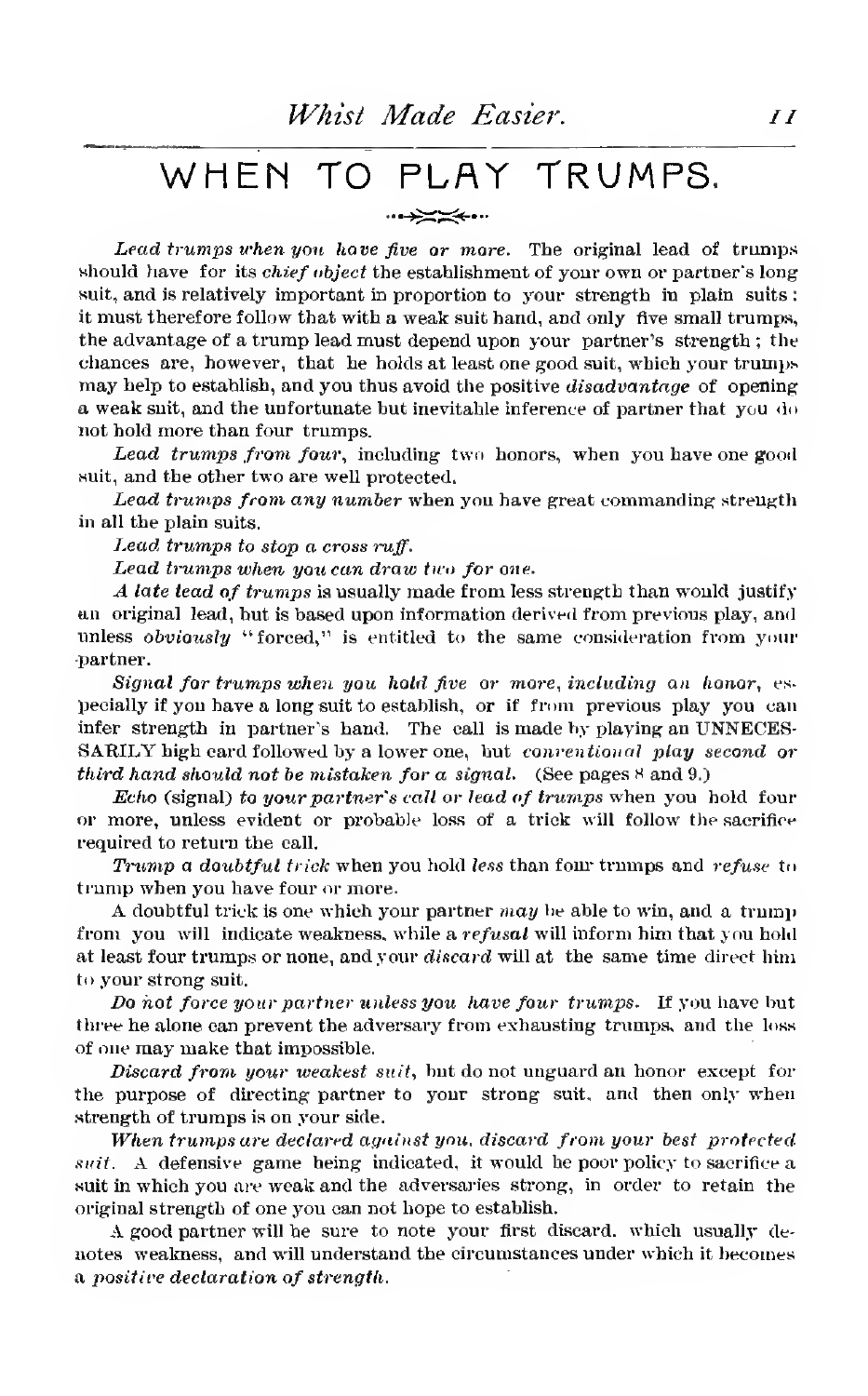### GONUENTIONAL PLAY.

The "conversation of the game" is a result of systematic conventional play, and enables two partners who understand Whist language to combine their forces.

The entire strength of the Combination game depends upon the accuracy with which information can be imparted, absolute faith in the reliability and truthfulness of partner, and the harmonious treatment of two hands as one.

The maintenance of these conditions are at all times essential, but the so called "iron rules" have sufficient elasticity to provide for every emergency. There is but little room for *individual* opinion regarding *original play*, whether from first, second, third or fourth hand, mathematicians and experts having settled these things, according to the law of chances, and with the view of conveying the greatest amount of information ; but knowledge acquired by previous play is almost from the first a potent factor, and must necessarily govern and control, to be in strict conformity with the very rules which careless or unskillful interpreters insist are not in harmony.

Irregular play is often unavoidable, but should, always be conventionally irregular, and therefore informatory.

There is indeed no place in the system for any kind of play that will deceive partner, but on the contrary, when in doubt, select the one most likely to be understood by him.

Having learned the art of conveying information, the student should ac\_ quire the habit of carefully scrutinizing each play with a view of receiving and analyzing what others have to tell. Your own hand, together with the fall of the cards in the first round, will usually enable you to judge whether the lead is from strength or weakness, and the second round will aid you in determining the exact combination and the number of cards in the suit.

Familiarity with Conventional play, second and third hand, coupled with close observation, converts every play into an "intelligible sentence" which is easily read and understood.<br>
WHIST PERCEPTION.

Information derived not so much from what has as from what has not been played, forms no small part of the evidence upon which a skillful player is able to count and place the cards, and although negative in character, often becomes as important as the positive declarations resulting from authorized play, and<br>a justification of that which might otherwise appear irregular.

### THE LAST FEW ROUNDS.

The play in the last few rounds resembles a game of "double dummy," inasmuch as the location and size of most of the remaining cards are known ; Conventional play may therefore be almost if not entirely abandoned, and you will then have to consider

- $\texttt{FIRST--The}$  number and location of remaining trumps, and their influence in determining the necessity for promptly playing winning cards while the adversary can follow suit.
- SECOND—The proper discard—sometimes throwing away a winning card of a suit which will certainly not be led to you, to protect one of inferior rank which may thus take a trick.
- THIRD—Placing the lead, so. that the adversary is forced to lead up to the stronger hand.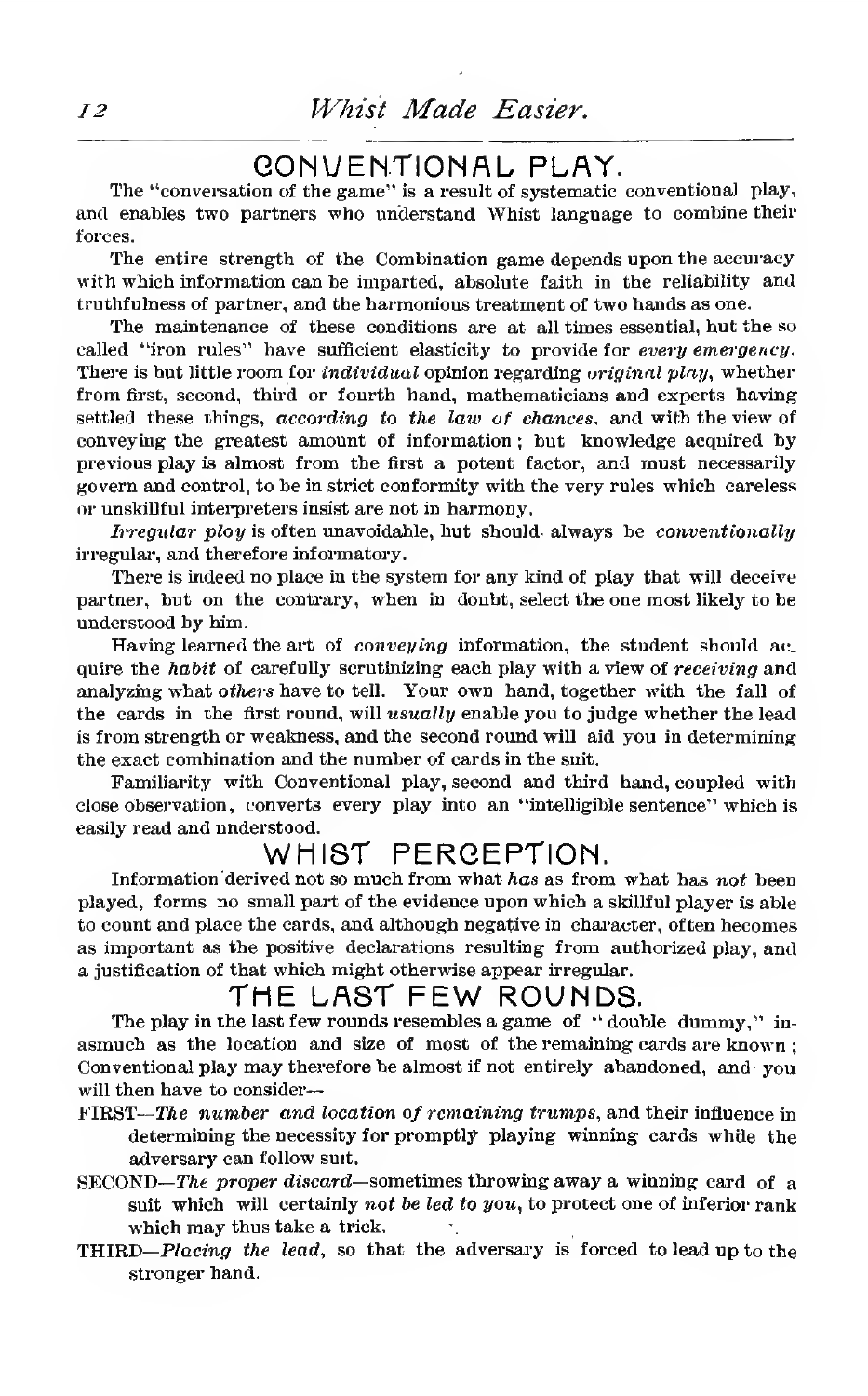### GENERAL REMARKS.

…→>≍≈

 $Return your partner's trump lead$  at the first opportunity, but with even moderate strength in plain suits lead your own strong suit before returning his. Failure to do this will be considered by him as indicative of weakness in the other suits and his play will be regulated accordingly.

Force  $a$  strong hand of the adversary. If trumps are against you, high cards will not win tricks, unless the strong trump hand of your opponent can follow suit, and you can make no better use of them than to prevent him from contin uing the trump lead and establishing his own suit. Avoid continuing a suit which both adversaries renounce, as it enables the weak hand to win the trick and the strong to discard a losing card.

Avoid changing suits without good and sufficient reasons. Because your partner is weak in the first suit led by you, is rarely a sufficient reason for changing the lead. You may be justified in opening a new suit, if you have reason to suspect a trump from a hand you do not want to force, or, if with two moderately strong suits, you find your partner weak in the first : but having a weak hand, if you can not win tricks yourself, you should at least give him the advantage of having a suit in which he may be only moderately strong led up to, rather than through him.

Avoid leading the adversary's suit. Unless you have great commanding strength in a suit led by your adversary, it is seldom good play to return it ; by leading the master card you lose not only the command, but that which may prove to be of even greater importance, a card of re-entry. Having won the first round in your partner's suit cheaply, or if you have a very weak hand, with no indication of your partner's strength, or if both your own and your part ner's suit are liable to be trumped by a hand you do not want to force, lead through but not up to an adversary.

Establish your oion suit and prevent the adversary from establishing his. When established, the remaining cards of <sup>a</sup> suit have <sup>a</sup> value which does not intrinsically belong to them, an advantage of such importance as to make it the principal object of the game. To gain this advantage for yourself or partner, or, failing in this, to prevent your opponents from bringing in their suit, is scientific Whist, GET RID, therefore, of the command of your partner's suit, and keep the command of the adversary's suit. If you hold the master card, or the second  $and$  third best in a suit originally led by your partner, return the highest, otherwise the *lowest* of an original *four*, and the *highest* of a *three* suit.

Your partner is presumably strong in the suit selected by him, and having originally but three, you contribute to its ultimate establishment, and afford valuable information by returning the highest. The hand may be ruined and the game lost by telling your partner (through Improper play) that you hold four when in fact you hold but three of the suit. Thus with 6, 5, remaining (,ards after first round, the return of the 5 would be a Whist atrocity.

Play the master card in the second round of a plain suit from either first, second or third hand. If the master card heads a sequence, the proper play from second or third hand, is the lowest of the sequence, but the lead from first hand depends upon the number of cards in the suit, (see page 6.)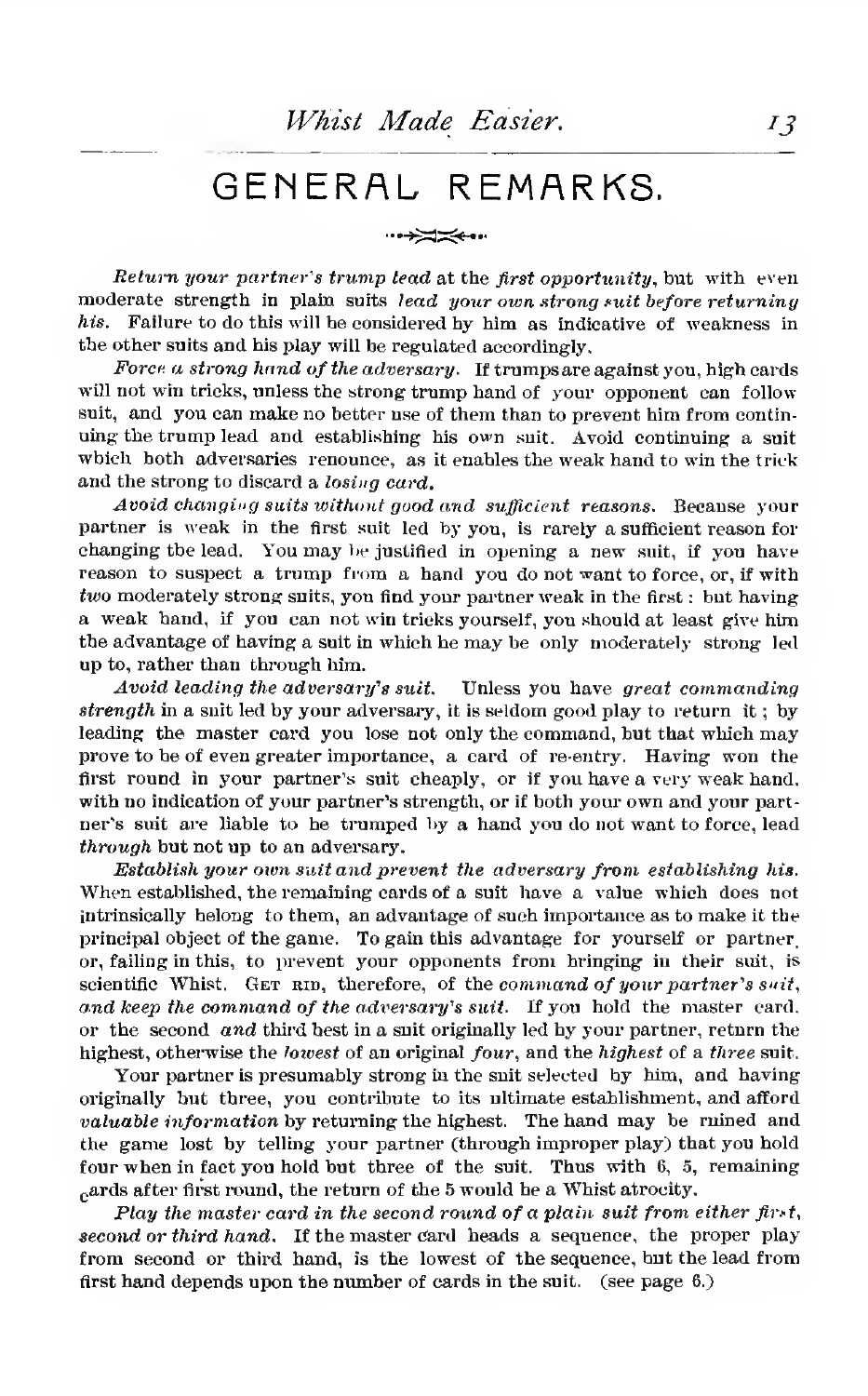### MAXIMS.

Uniformity and simplicity impart strength to a rule.

Keep at least one of your partner's strong suit to return to him.

Do not always discard a singleton.

It is dangerous to unguard an honor or blank an Ace.

Do not lead a thirteenth.

Do not mistake an original lead for a forced one.

Do not fail to note when a discard is forced.

Trumping a doubtful trick tells partner you hold three trumps or less.

Refusing to trump a doubtful trick tells partner you hold at least four trumps or none.

Lead trumps when you have exactly four, and three of each of the plain suits, unless you can open a three suit of commanding strength, or lead a strengthening and *informatory* card from a suit in which you hold a sequence.

 $\Lambda$  signal is not made by second hand "covering," unless it can be inferred that the card played is unnecessarily high.

The lead is forced when you hold "fourchette''' to the lead of any higher card than Eight.

All rules are subject to the fall of the cards.

Your first discard is almost as important as your first lead.

Observe where the strength of each suit lies.

Avoid unnecessary delay, but never hurry.

Never pass a winning card or change suits without being able to give a good reason.

To discard the master card is to inform partner you have control, and the discard of the second best, that you have no more.

Do not finesse when your right hand adversary does not follow suit.

Having won the first trick in partner's suit cheaply, be cautious about re turning it, as the strength must be between him and your right hand adversary.

Do not fail to observe the card played by your left hand adversary, third hand.

If your partner leads a thirteenth card, he is either strong in trumps, and wants your best trump, or being weak, expects fourth hand to trump and lead up to you.

There are some cases when nothing but a trump lead can save the game.

Knowledge of principles, not memory, makes the player.

### TEGHNIGAL TERMS.

Call—To ask for trumps.

CARD OF RE-ENTRY-One that will secure the lead.

Command—The abihty to take every trick in the suit.

Conventional—Recognized order of play.

Courr Carns-Ace, King, Queen and Knave.

Cover—To play a card higher than the one led.

Coup—A strategic stroke.

Cross-rufp—Partner's trumping each a suit, and leading to each other for that purpose.

Discard—Card played when you can not follow suit and do not trump.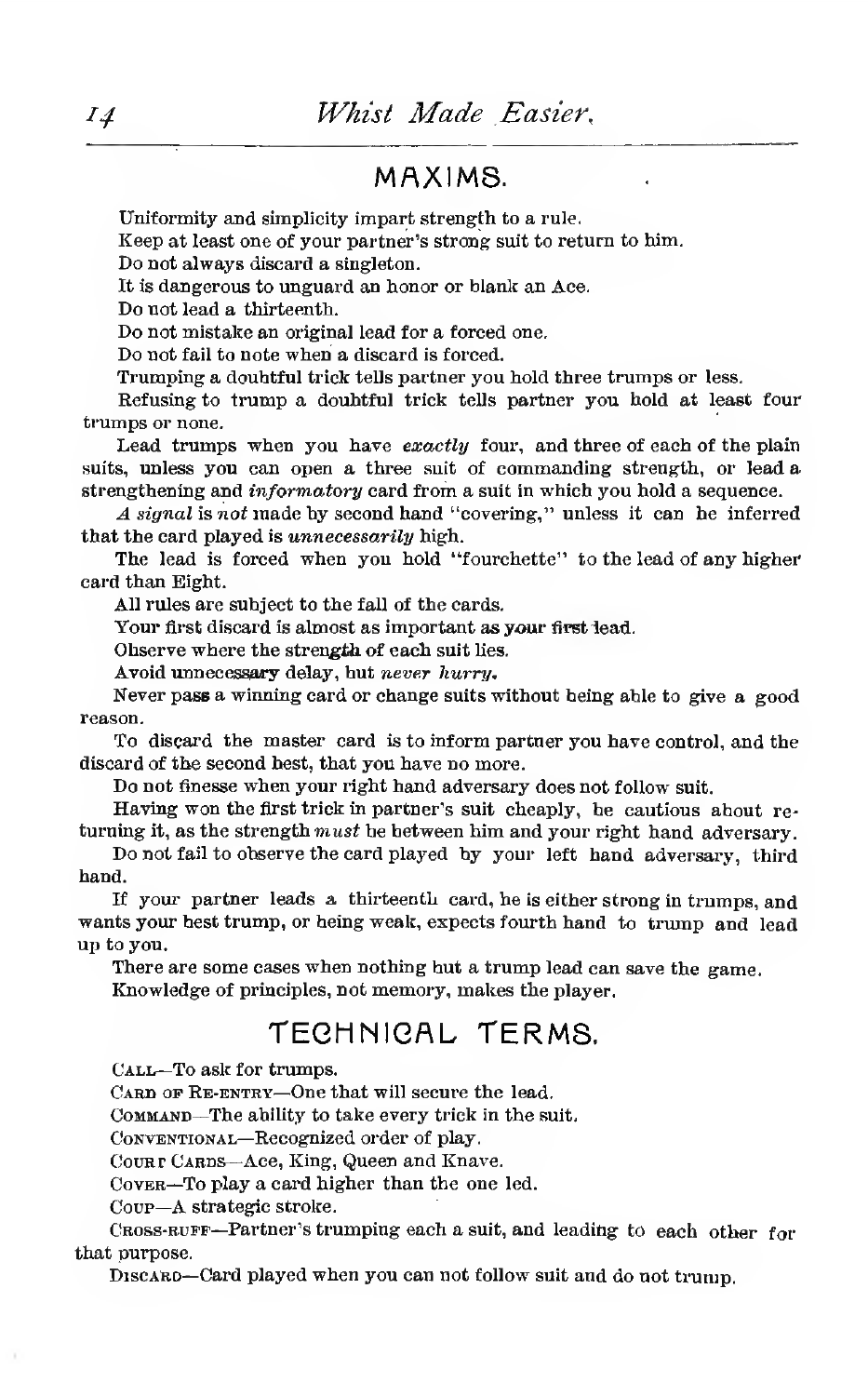DOUBLE DUMMY--A game of Whist by two players, each having an exposed hand.

Echo—Asking for trumps in response to partner's call.

Estantish—To gain complete control.

Eldest Hand—The player to the left of the dealer.

FINESSE—An endeavor to win a trick with a lower card, when you hold a higher not in sequence with it.

Foace—Leading a card that an opponent must trump to win.

FOURCHETTE-Card next higher and next lower than the one led.

FALSE CARD—An unconventional play for the purpose of deceiving opponents. \*

Fourth Best—Fourth card as to rank, counting from and including the highest.

FIRST HAND-The leader.

Honoas--Ace, King, Queen and Knave of trumps.

Holding Up—Refusing to take a trick.

Long Suit--A suit of four or more.

LEADING THROUGH—Leading the left hand adversary's suit.

Leading Up To—Leading the right hand adversary's suit.

Losing Card—One that may not take a trick.

Master Card—Highest in play. •

Plain Suit—A suit not trumps.

Points—Each trick in excess of six.

Quart—Four cards in sequence.

Quart Major—Ace, King, Quetn, Knave of any suit.

Revoke—Playing a card of another suit when holding one or more of tlie suit led.

Round—The four cards played constituting one trick.

RUFFING—Trumping.

Re-entry-Securing the lead.

Sequence—Two or more cards in regular order as to rank.

Signal—To ask for trumps.

SINGLETON-One card only in a suit.

SHORT SUIT—A suit of three cards or less.

Second Hand—The hand to the left of the leader.

Single Discard Call—The discard of eight or higher card of a suit not yet in play, is a request for trumps.

STRENGTHENING CARD—A medium high card led to partner's supposed suit. Thian Hand-The leader's partner.

Throwing the Lead—Purposely playing a losing card, that you may not re main in the lead.

Tierce—Sequence of three cards.

TRICK-The four cards constituting one round.

Trumps—All the cards of the same suit as the card turned by the dealer.

TENACE MAJOR—Best and third best.

TENACE MINOR-Second and fourth best.

UNDERPLAY-Refusing to take a trick.

v

YARBOROUGH-A hand in which all the cards are smaller than the Ten.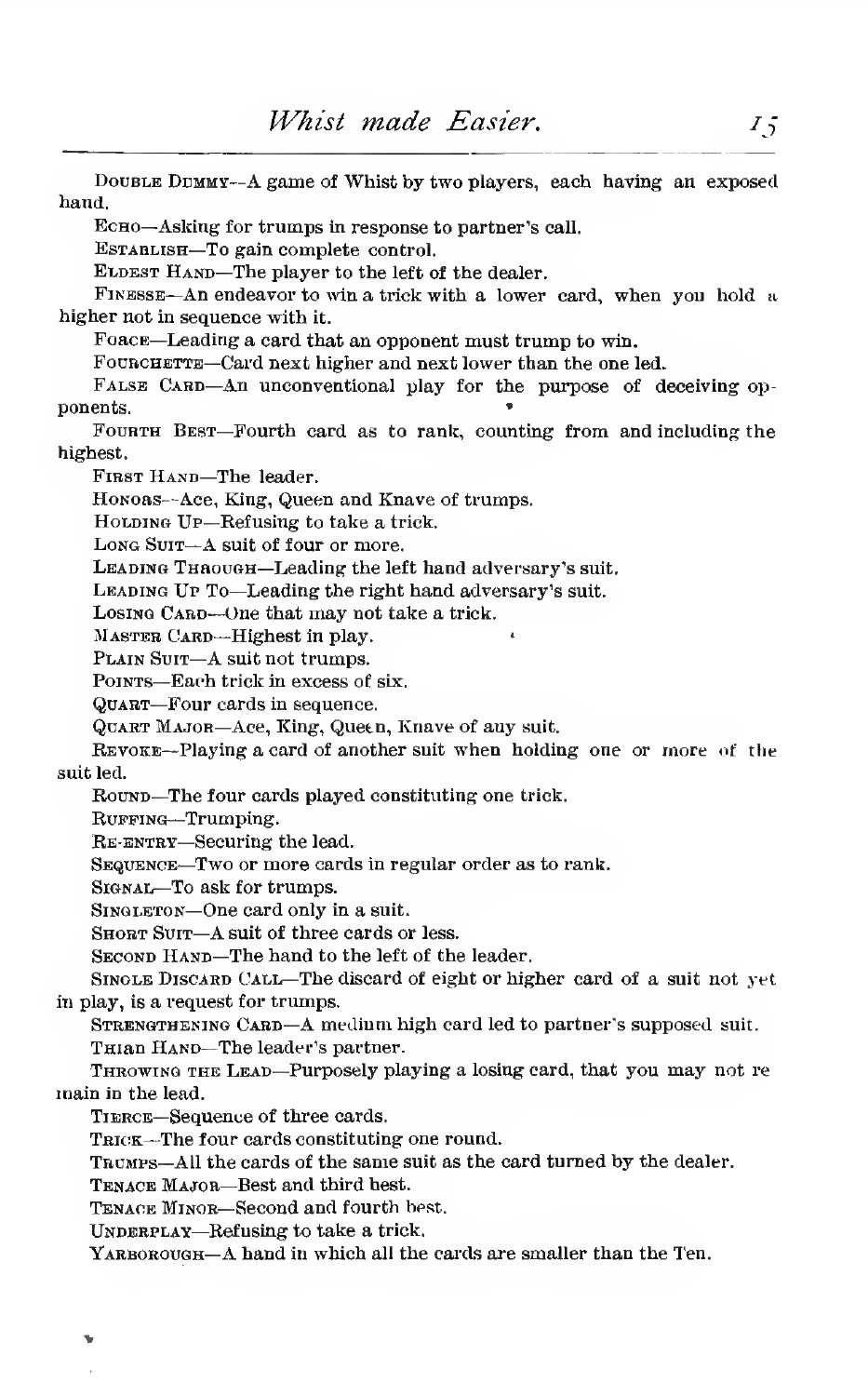### THE LAWS OF WHIST.

### AS REVISED AND ADOPTED AT THE

### POURTM A/nERlCAN WHIST CONGRESS,

Philadelphia, May 22 to 26, 1894.

... ... THE GAME.

1. A game consists of seven points, each trick above six counting one. The value of the game is determined by deducting the losers' score from seven.

#### FORMING THE TABLE.

2. Those first in the room have the preference. If, by reason of two or more arriving at the same time, more than four assemble, the preference among the last comers is determined by cutting, a lower cut giving the preference over all cutting higher. A complete table consists of six ; the four having the prefer ence play. Partners are determined by cutting ; the highest two play against the lowest two ; the lowest deals and has the choice of seats and cards.

3. If two players cut intermediate cards of equal value, they cut again ; the lower of the new cut plays with the original lowest.

4. If three players cut cards of equal value, they cut again. If the fourth has cut the highest card, the lowest two of the new cut are partners and the lowest deals. If the fourth has cut the lowest card, he deals and the highest two of the new cut are partners.

5. At the end of a game, if there are more than four belonging to the table, a sufficient number of the players retire to admit those awaiting their turn to play. In determining which players remain in, those who have played a, less number of consecutive games have the preference over all who have played a greater number ; between two or more who have played an equal number, 'the preference is determined by cutting, a lower cut giving the preference over all cutting higher.

6. To entitle one to enter a table, he must declare his intention to do so before any one of the players has cut for the purpose of commencing a new game or of cutting out.

#### CUTTING.

 $\ddot{\tau}$ . In cutting, the ace is the lowest card. All must cut from the same pack. If a player exposes more than one card, he must cut again. Drawing cards from the outspread pack may be resorted to in place of cutting.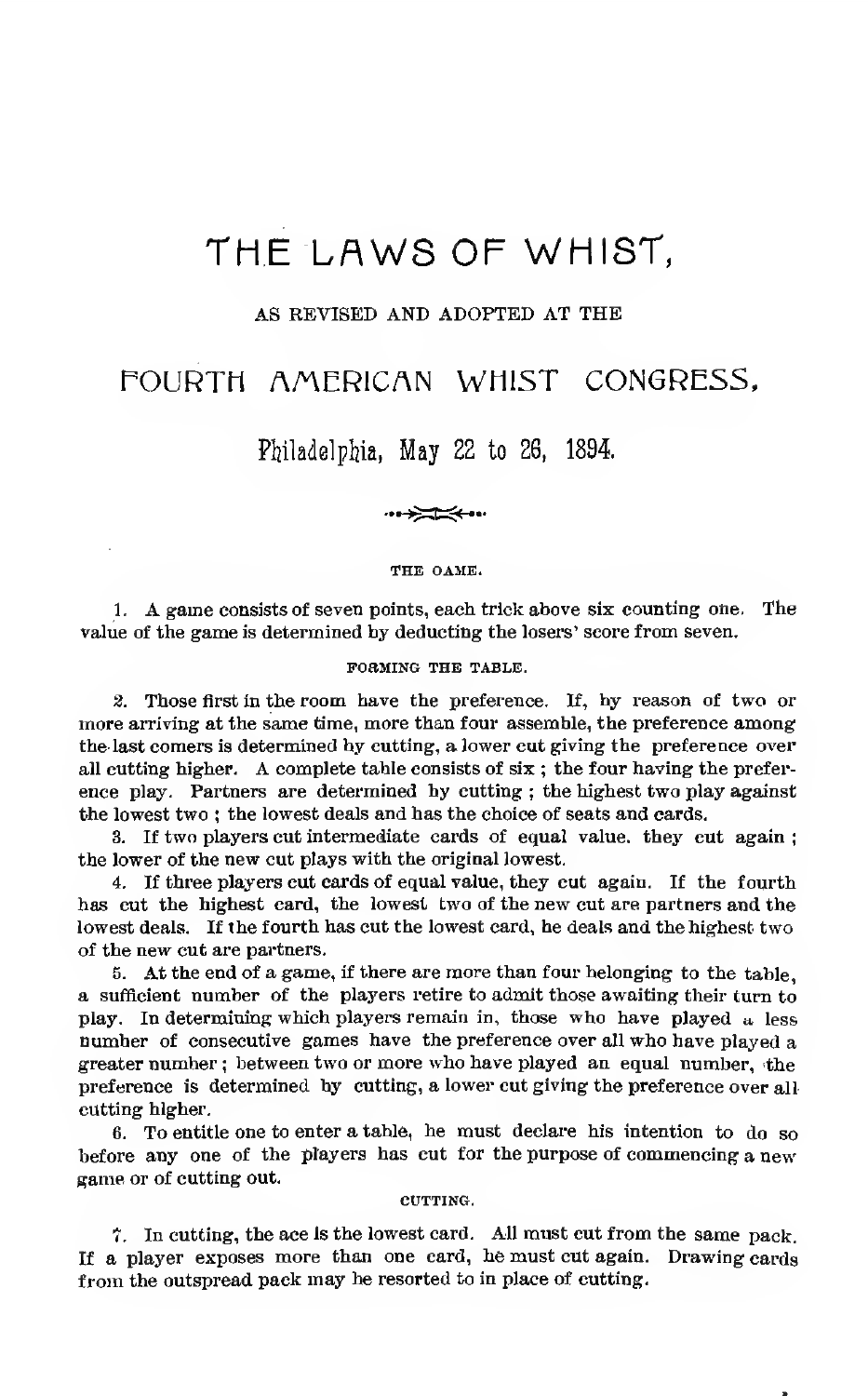#### SHUFFLING.

8. Before every deal, the cards must be shuffled. When two packs are used, the dealer's partner must collect and shuffle the cards for the ensuing deal and place them at his right hand. In all cases the dealer may shuffle last.

9. A pack must not be shuffled during the play of a hand, nor so as to ex pose the face of any card.

#### CUTTING TO THE DEALER.

10. The dealer must present the pack to his right hand adversary to be cut the adversary must take a portion from the top of the pack and place it towards the dealer ; at least four cards must be left in each packet ; the dealer must re unite the packets by placing the one not removed in cutting upon the other.

11. If, in cutting or reuniting the separate packets, a card is exposed, the pack must be reshuffled by the dealer and cut again ; if there is any confusion of the cards or doubt as to the place where the pack was separated, there must be a new cut.

12. If the dealer reshuffles the pack after it has been properly cut, he loses his deal.

### DEALING.

13. When the pack has been properly cut and reunited, the dealer must dis tribute the cards, one at a time, to each player in regular rotation, beginning at his left. The last, which is the trump card, must be turned up before the dealer. At the end of the hand or when the deal is lost, the deal passes to the player next to the dealer on his left, and so on to each in turn.

14. There must be a new deal by the same dealer :—

I. If any card except the last is faced in the pack.

II. If, during the deal or during the play of the hand, the pack is proved incorrect or imperfect ; but any prior score made with that pack shall stand.

15. If, during the deal, a card is exposed, the side not in fault may demand a new deal, provided neither of that side has touched a card. If a new deal does not take place, the exposed card is not liable to be called,

16. Any one dealing out of turn or with his adversaries' pack may be stop ped before the trump card is turned, after which, the deal is valid and the packs, if changed, so remain.

MISDEALING.

 $17.$  It is a misdeal :-

I. If the dealer omits to have the pack cut and his adversaries discover the error before the trump card is turned and before looking at any of the cards.

n. If he deals a card incorrectly and fails to correct the error before deal ing another.

III. If he counts the cards on the table or in the remainder of the pack.

IV. If, having a perfect pack, he does not deal to each player the proper number of cards and the error is discovered before all have played to the first trick.

V. If he looks at the trump card before the deal is completed.

VI. If he places the trump card face downwards upon his own or any other player's cards.

A misdeal loses the deal, unless, during the deal, either of the adversaries touches a card or in any other manner interrupts the dealer.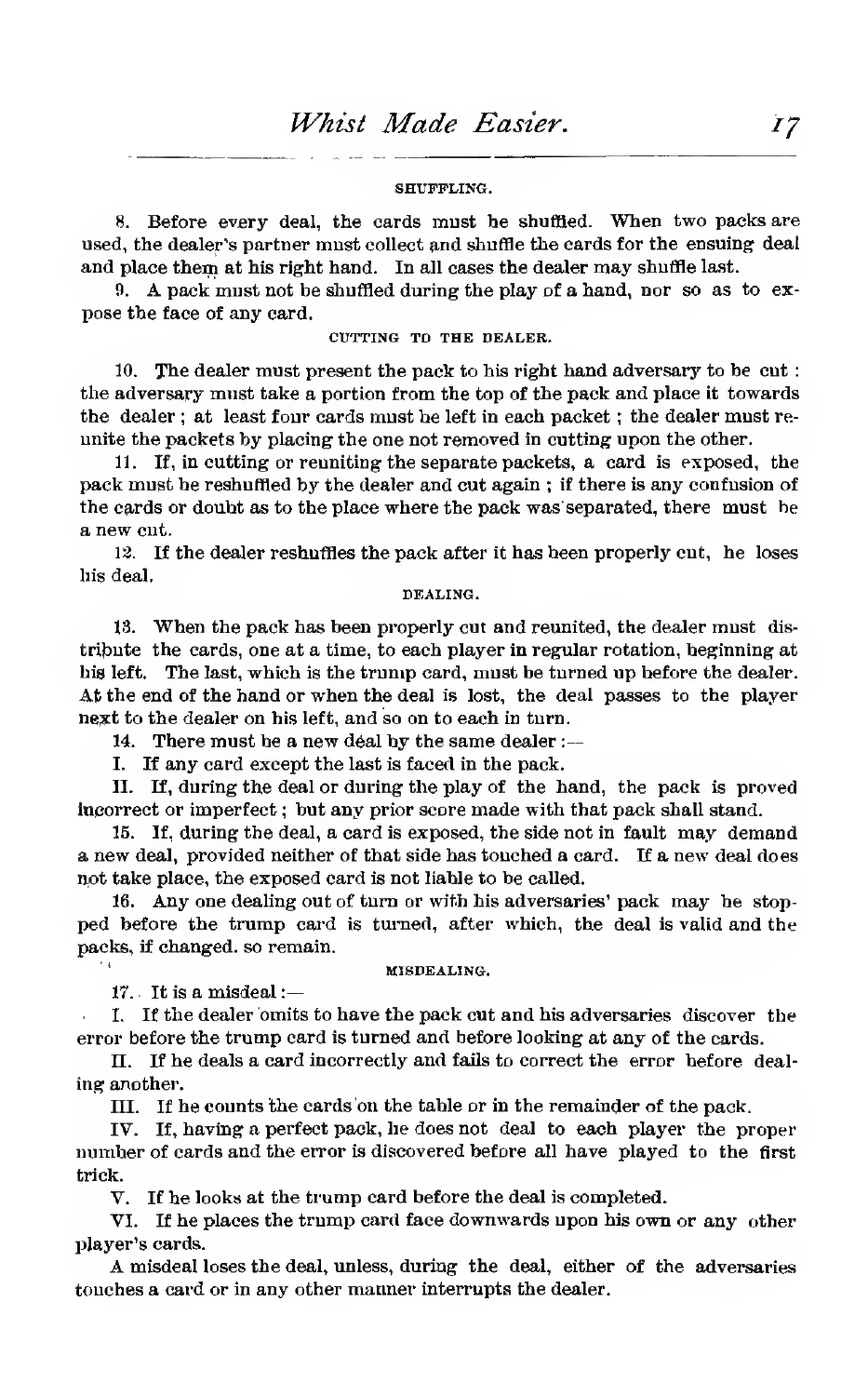### THE TRUMP CARD.

18. The dealer must leave the trump card face upwards on the table until it is his turn to play to the first trick ; if it is left on the table until after the second trick has been turned and quitted, it is liable to be called. After it has been lawfully taken up, it must not be named and any player naming it is liable to have his highest or lowest trump called by either adversary. A player may, however, ask what the trump suit is.

#### IRREGULARITIES IN THE HANDS.

19. If, at any time after all have played to the first trick, the pack being perfect, a player is found to have either more or less than his correct number of cards and his adversaries have their right number, the latter, upon the discovery of such surplus or deficiency, may consult and shall have the choice :

I. To have a new deal ; or

II. To have the hand played out, in which case the surplus or missing card or cards are not taken into account.

If either of the adversaries also has more or less than his correct number, there must be a new deal.

If any player has a surplus card by reason of an omission to play to a trick his adversaries can exercise the foregoing privileges only after he has played to the trick following the one in which such omission occurred.

### CARDS LIABLE TO BE CALLED.

20. The following cards are liable to be called by either adversary :-

I. Every card faced upon the table otherwise than in the regular course of play, but not including a card led out of turn.

n. Every card thrown with the one led or played to the current trick. The player must indicate the one led or played.

III. Every card so held by a player that his partner sees any portion of its face.

IV. All the cards in a hand lowered or shown by a player so that his partner sees more than one card of it.

v. Every card named by the player holding it.

21. All cards liable to be called must be placed and left face upwards on the table. A player must lead or play them when they are called, provided he can do so without revoking. The call may be repeated at each trick until the card is played. A player cannot be prevented from leading or playing a card liable to be called ; if he can get rid of it in the course of play, no penalty remains.

22. If a player leads a card better than any his adversaries hold of the suit, and then leads one or more other cards without waiting for his partner to play, the latter may be called upon by either adversary to take the first trick, and the other cards thus improperly played are liable to be called , it makes no difference whether he plays them one after the other, or throws them all on the table together, after the first card is played, the others are liable to be called.

33. A player having <sup>a</sup> card liable to be cajled must not play another until the adversaries have stated whether or not they wish to call the card liable to the penalty. If he plays another card without awaiting the decision of the adversaries, such other card also is liable to be called.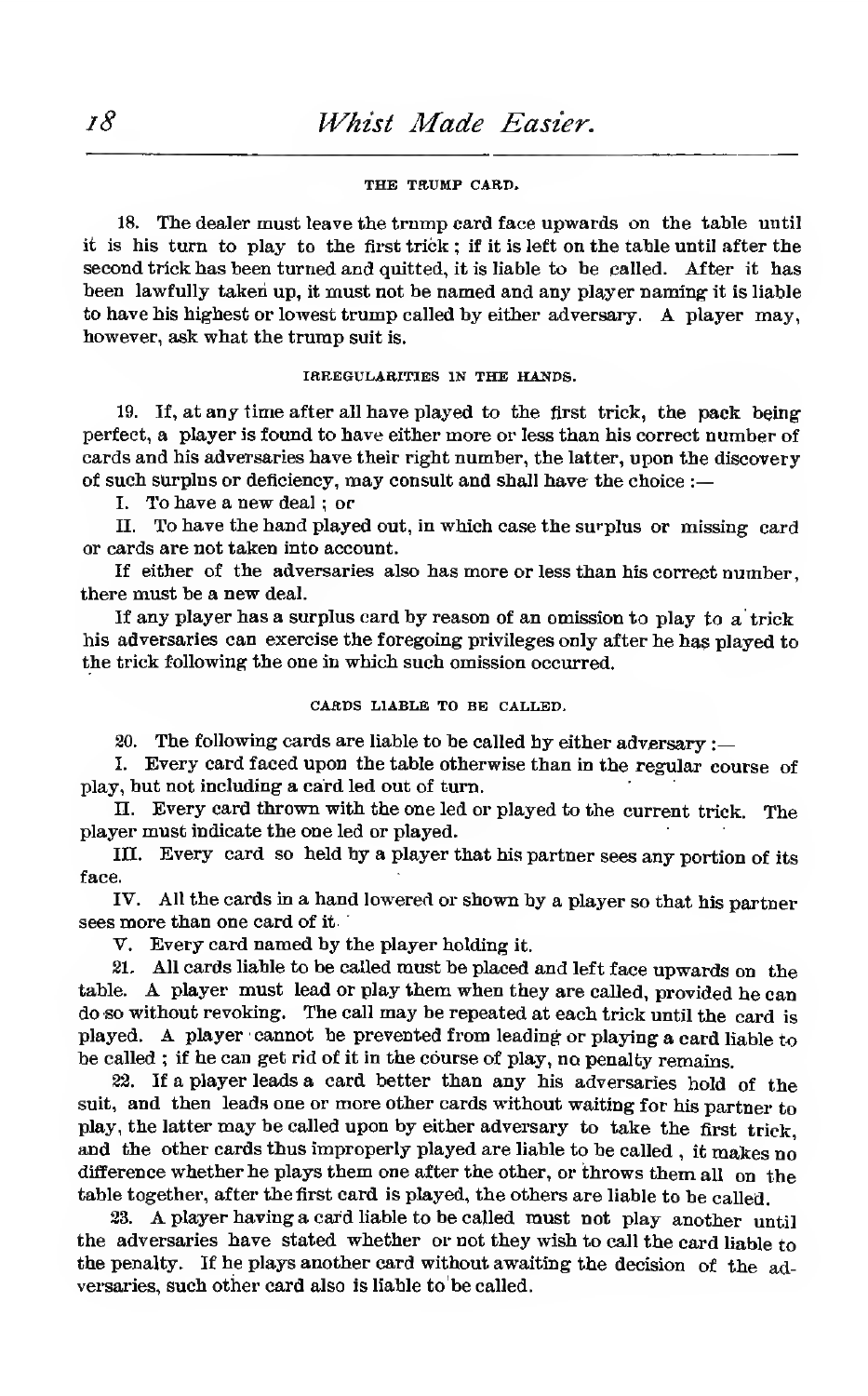#### LEADING OUT OF TURN.

24. If any player leads out of turn, a suit may be called from him or his partner the first time it is the turn of either of them to lead. The penalty can he enforced only by the adversary on the right of the player from whom a sui\* can lawuflly be-ealled.

If a player, so called on to lead a suit, has none of It, or if all have played to the false lead, no penalty can be enforced. If all have not played to the trick, the cards erroneously played to such false lead are not liable to be called and must be taken back.

#### PLAYING OUT OF TURN.

25. If the third hand plays before the second, the fourth band also may play before the second.

26. If the third hand has not played, and the fourth hand plays before the Second, the latter may be called upon by the third hand to play his highest or lowest card of the suit led or, if he has none, to trump or not to trump the trick

#### ABANDONED HANDS.

 $27.$  If all four players throw their cards on the table, face upwards, no further play of that hand is permitted. The result of the hand, as then claimed or admitted, is established, provided that, if a revoke is discovered, the revoke penalty attaches.

#### REVOKING.

28. A revoke is a renounce in error not corrected in time. A player rehonnees in error, when, holding one or more cards of the suit led, he plays a card of a different suit.

A renounce in error may be corrected by the player making it, before the trick in which it occurs has been turned and quitted, unless either he or his partner, whether in his right turn or otherwise, has led or played to the follow ing trick, or unless his partner has asked whether or not he has any of the suit renounced.

 $29.$  If a player corrects his mistake in time to save a revoke. the card improperly played by him is liable to he called ; any player or players, who have played after him, may withdraw their cards and substitute others : the cards so Avithdrawn are not liable to be called.

30. The penalty for revoking is the transfer of two tricks from the revoking side to their adversaries ; it can be enforced for as many revokes as occur during the hand. The revoking side can not win the game in that hand ; if both sides revoke, neither can win the game in that hand,

31. The revoking player and his partner may require the hand, in which the revoke has been made, to be played out, and score all points made by them up to the score of six.

32. At the end of a hand, the claimants of a revoke may search all the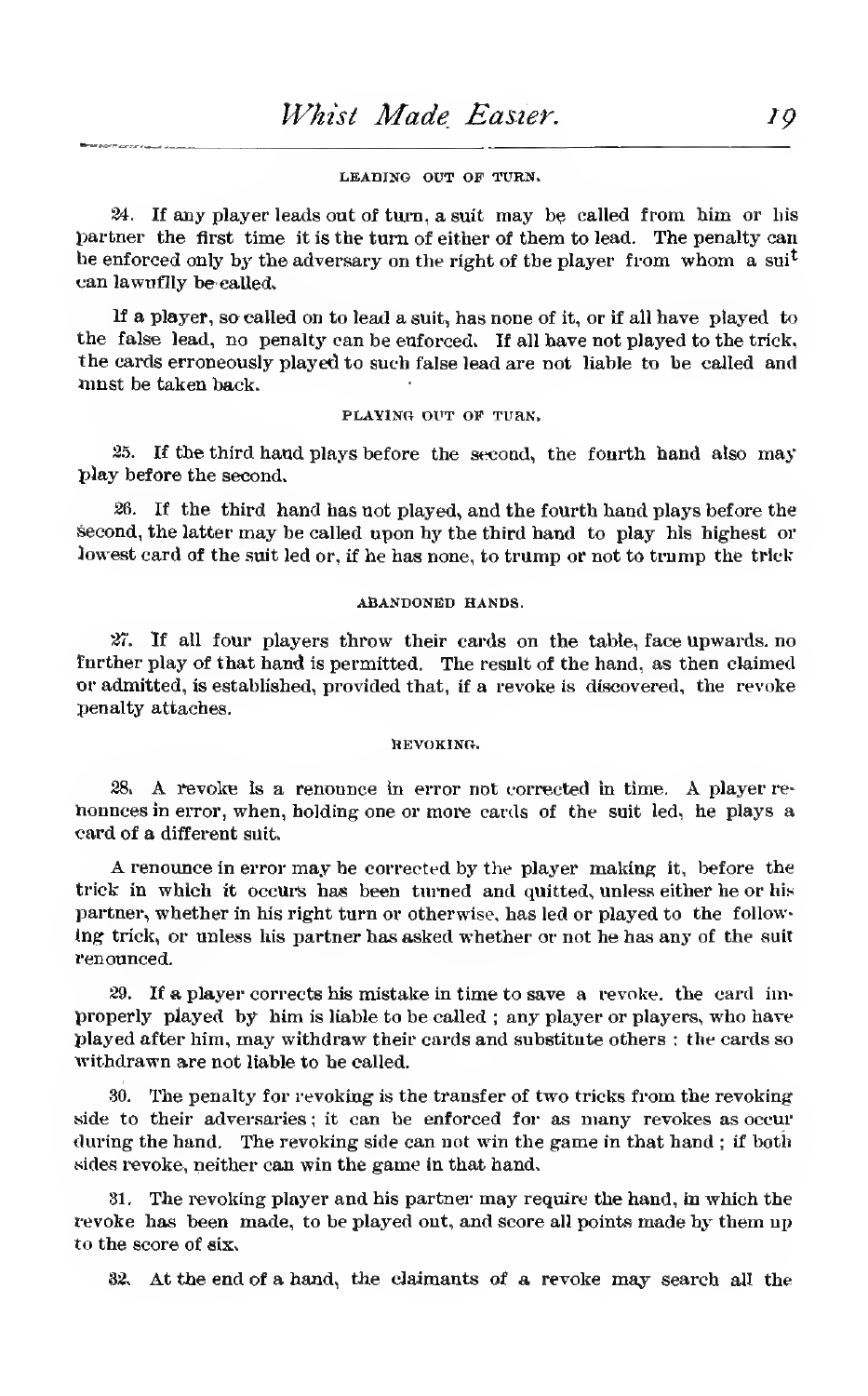tricks. If the cards have been mixed, the claim may be urged and proved, if possible \ but no proof is necessary and the revoke is established, if, after it has been claimed, the accused player or his partner mixes the cards before they have been' examined to the satisfaction of the adversaries.

33. The revoke can be claimed at any time before the cards have been pre sented and cut for the following deal, but not thereafter.

#### MISCELLANEOUS.

34. Any one, during the play of a trick and before the cards have been touched for the purpose of gathering them together, may demand that the players draw their cards.

35. If any one, prior to his partner playing, calls attention in any manner to the trick or to the score, the adversary last to play to the trick may require the offender's partner to play his highest or lowest of the suit led or, if he has none, to trump or not to trump the trick.

36. If any player says " <sup>I</sup> can win the rest," " The rest are ours," " We have the game," or words to that effect, his partner's cards must be laid upon the table and are liable to be called.

37. When a trick has been turned and quitted, it must not again be seen until after the hand has been played. A violation of this law subjects the offender's side to the same penalty as in case of a lead out of turn.

38. If a player is lawfully called upon to play the highest or lowest of a suit, or to trump or not to trump a trick, or to lead a suit, and unnecessarily fails to comply, he is liable to the same penalty as if he had revoked.

39. In all cases where a penalty has been incurred, the offender must await the decision of the adversaries. If either of them, with or without his partner's consent, demands a penalty, to which they are entitled, such decision is final. If the wrong adversary demands a penalty or a wrong penalty is demanded, none can be enforced.

### ETIQUETTE OF WHIST.

The following rules belong to the established code of whist etiquette. They are formulated with a view to discourage and repress certain improprieties of conduct, therein pointed out, which are not reached by the laws. The courtesy which marks the intercourse of gentlemen will regulate other more obvious cases.

I. No conversation should be indulged in during the play except such as is allowed by the laws of the game.

II. No player should in any manner whatsoever give any intimation as to the state of his hand or of the game, or of approval or disapproval of a  $_{\rm{2day}}$ .

III. No player should lead until the preceding trick is turned and quitted.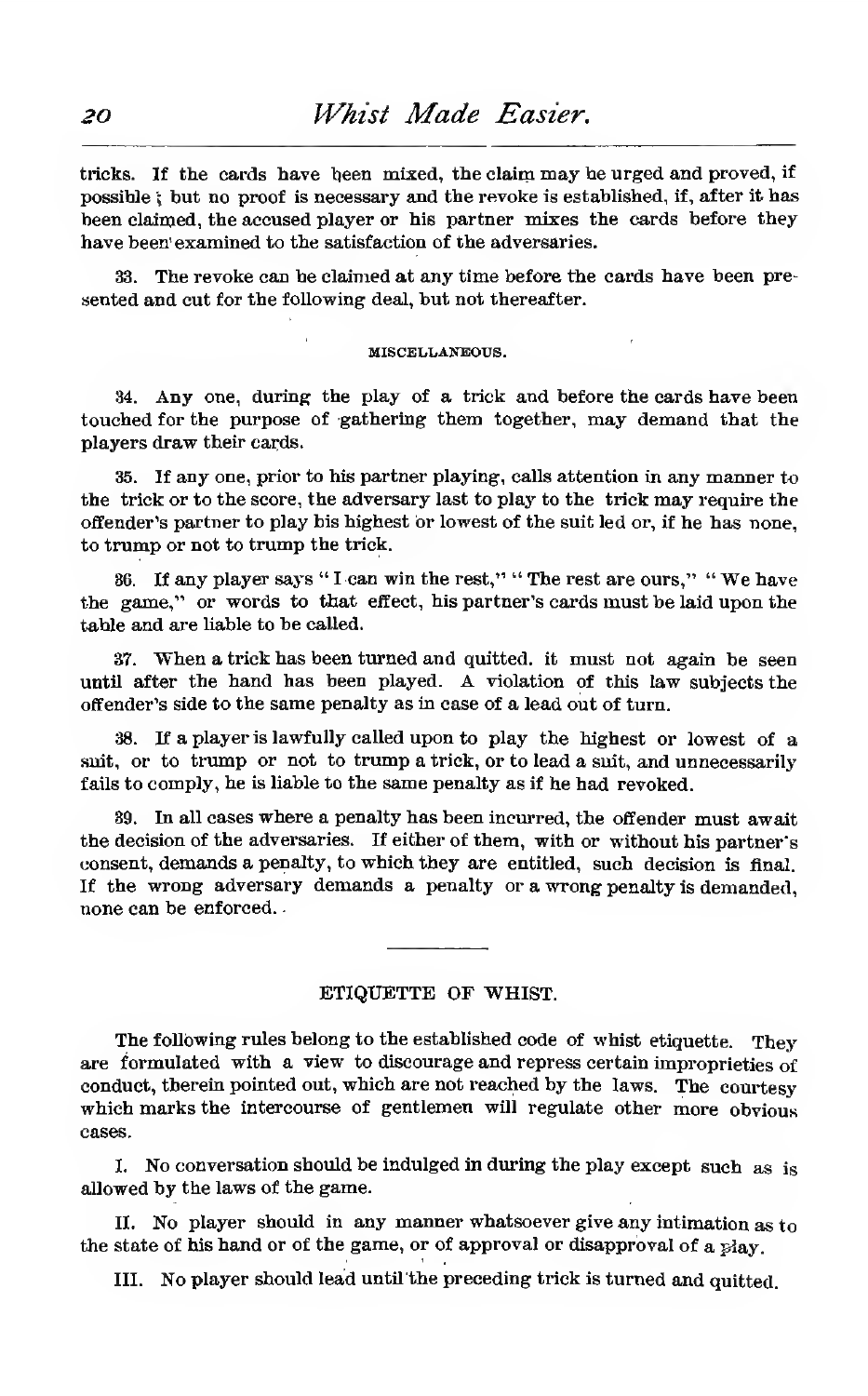IV. No player should, after having led a winning card, draw a card from his hand for another lead until his partner has played to the current trick.

V. No player should play a card in any manner so as to call particular at tention to it, nor should he demand that the cards be placed in order to attract the attention of his partner.

VI. No player should purposely incur a penalty because he is willing to pay it, nor should he make a second revoke in order to conceal one previously made.

VII. No player should take advantage of information imparted by his partner through a breach of etiquette.

VIII. No player should object to referring a disputed question of fact to a bystander who professes himself uninterested in the result of the game and able to decide the question.

IX. Bystanders should not in any manner call attention to or give any inti mation concerning the play or the state of the game, during the play of a hand. They should not look over the hand of a player without his permission ; nor should they walk around the table to look at the different hands.

**Contract** 

### THE LAWS OF DUPLICATE WHIST,

AS ADOPTED BY THE FOURTH AMERICAN WHIST CONGRESS, HELD AT PHILADEL-PHIA, MAY 22-26, 1894.

### Duplicate Whist Is governed by the laws of Whist, except in so far as they are modified by the following Special Laws:

(a) A game or match consists of any agreed number of deals, each of which is played once only by each player.

The contesting teams must be of the same number, but may each consist of any agreed number of pairs, one-half of which, or as near thereto as possible, sit north and south, the other half east and west.

Every trick taken is scored, and the match is determined by a comparison of the aggregate scores won by the competing teams. In case the teams consist of an odd number of pairs, each team, in making up such aggregate, adds, as though won by it, the average score of all the pairs seated in the positions opposite to its odd pair.

Each side keeps its own score, and it is the duty of the north and south players at each table to compare the scores there made and see that they corres pond. In case they fail to perform this duty, the east and west scores are taken as correct, and the north and south scores made to correspond thereto.

In a match between two teams, the team which wins a majority of all the tricks, scores the match as won by that number of tricks which it has taken in excess of one-half the total.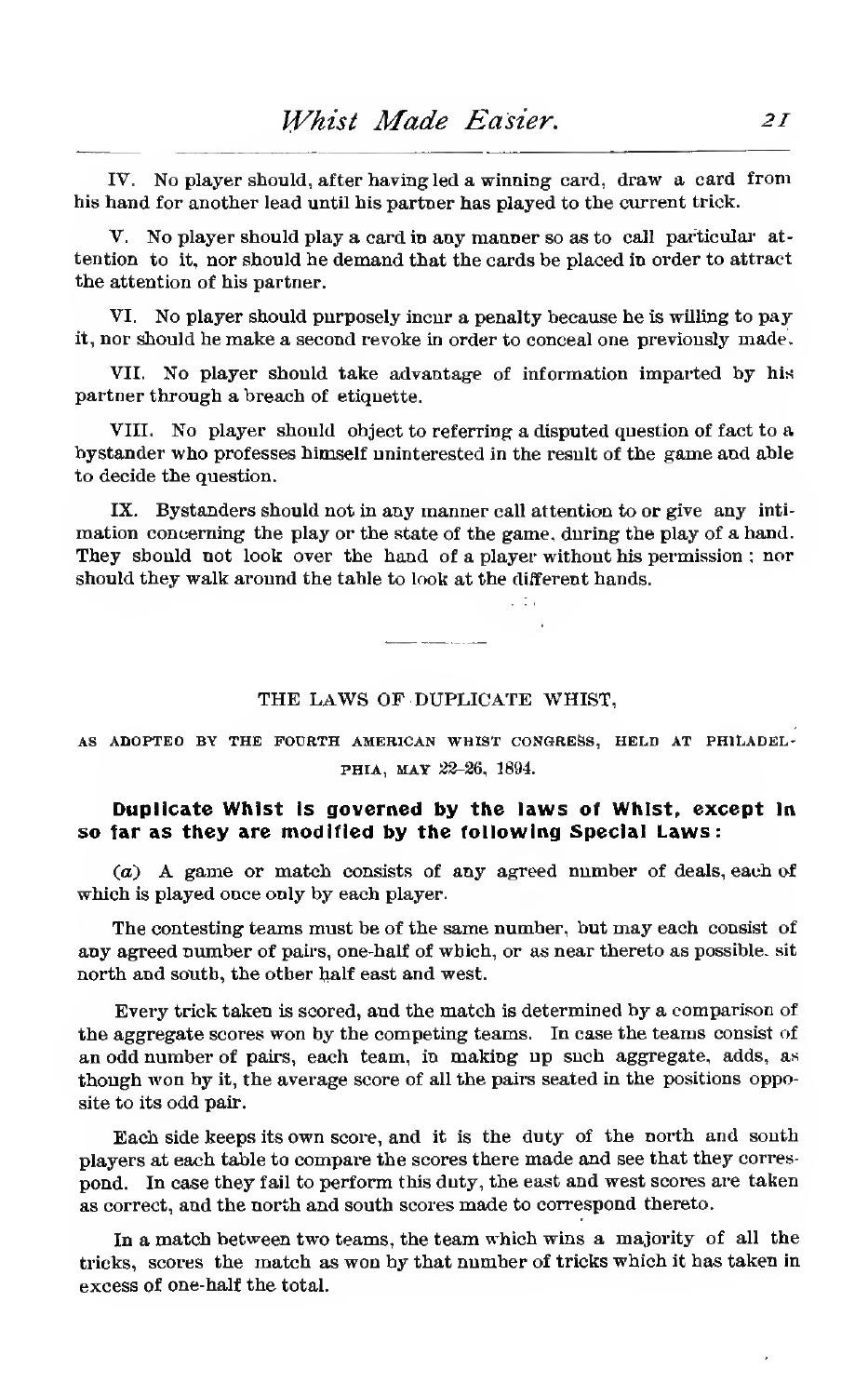In a match between more than two teams, each team wins or loses, as the case may be, by the number of tricks which its aggregate score exceeds or falls short of the average score of all the competing teams.

In taking averages, fractions are disregarded and the nearest whole number taken, one-half counting as a whole, unless it is necessary to take the fraction into account to avoid a tie, in which case the match is scored as won by " the fraction of a trick."

### FORMING THE TABLE.

(6) Tables may be formed by cutting or by agreement.

In two-table duplicate, if the tables are formed by cutting, the four having: the preference play at one table, and the next four at the other. The highest two at one table are partners with the lowest two at the other. The highest two at each table sit north and south ; the lowest two east and west.

#### nEALING AND MISDEALING.

(c) The deal is never lost ; in case of a misdeal, or of the exposure of a card during the deal, the cards must be redealt by the same player,

#### THE TRUMP CARD.

(d) The trump card must be recorded before the play begins on a slip provided for that purpose. When the deal has been played, the slip on which the trump card has been recorded must be placed by the dealer on the top of his cards, but the trump card must not be again turned until the hands are taken up for the purpose of overplaying them, at which time it must be turned and left face upwards on the table until it is the dealer's turn to play to the first trick. The slip on which the trump card is recorded must be turned face downwards as soon as the trump card is taken up by the dealer,

### IRREGULARITIES IN THE HANDS.

 $(e)$  If a player is found to have either more or less than his correct number of cards, the course to be pursued is determined by the time at which the irregularity is discovered.

I. Where the irregularity is discovered before or during the original play of a hand—there must be a new deal.

II. Where the irregularity is discovered when the hand is taken up for overplay, and before such overplay has begun :—

The hand in which the irregularity is so discovered must be sent back to the table from which it was last received and the error be there rectified.

III. Where such irregularity is not discovered until after the overplay has begun :

In two-table duplicate there must be a new deal ; but, in a game in which the same hands are played at more than two tables, the hands must be rectified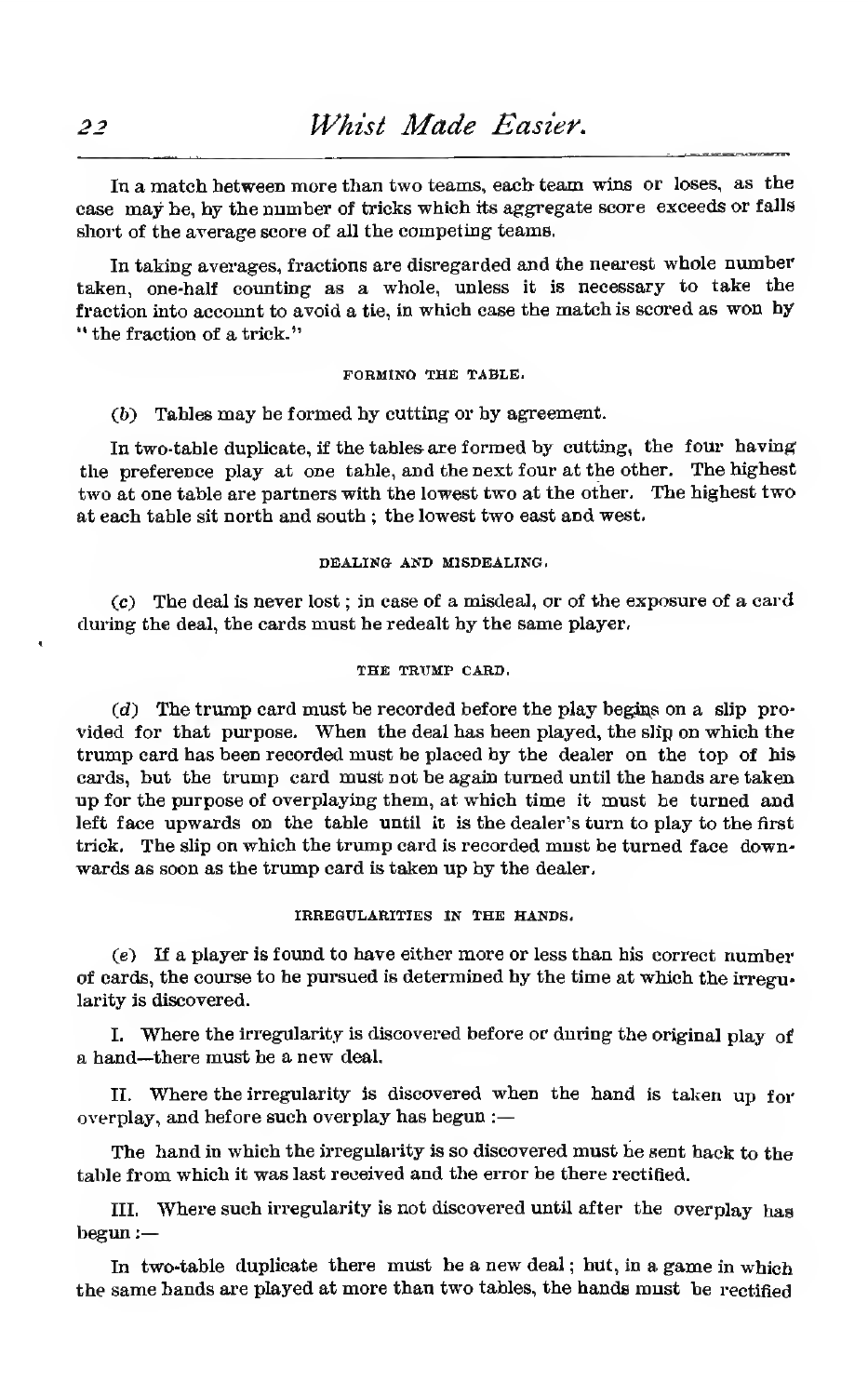as above, and then passed to the next table without overplay at the table at which the error was discovered, in which case, if a player had a deficiency and his adversary the corresponding surplus, each team takes the average score for that deal, if, however, his partner had the corresponding surplus, his team is given the lowest score made at any table for that deal.

### PLAYING THE CARDS.

 $(f)$  Each player, when it is his turn to play, must place his card face upwards, before him, and towards the center of the table, and allow it to remain upon the table in this position until all have played to the trick, when he must turn it over and place it face downwards, and nearer to himself, placing each suc cessive card, as he turns it, on top of the last card previously turned by him. After he has played his card, and also after he has turned it, he must quit it by removing his hand,

A trick is turned and quitted when all four players have turned and quitted their respective cards.

The cards must be left in the order in which they were played until the scores for the deal are recorded,

 $\langle q \rangle$  A revoke may be claimed at any time before the last trick of the deal in which it occurs has been turned and quitted and the scores of that deal re corded, but not thereafter.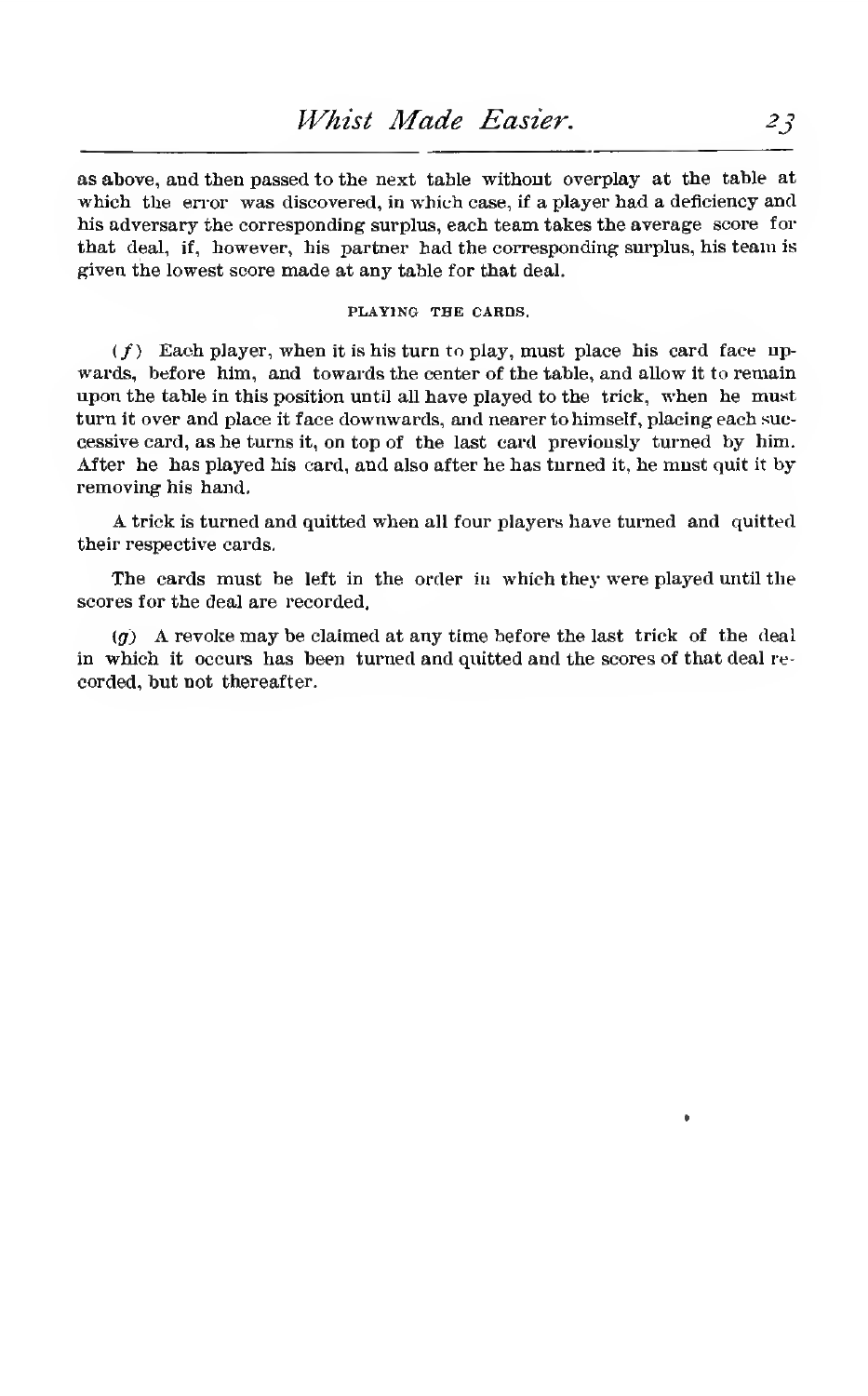|                 | $F: B$ 26 1902 |    |
|-----------------|----------------|----|
| $JAN$ $24$ $10$ |                | Ĵ. |
|                 | JAN 9 REL      |    |
|                 |                | ÷  |

## OCT 18 1963 ME